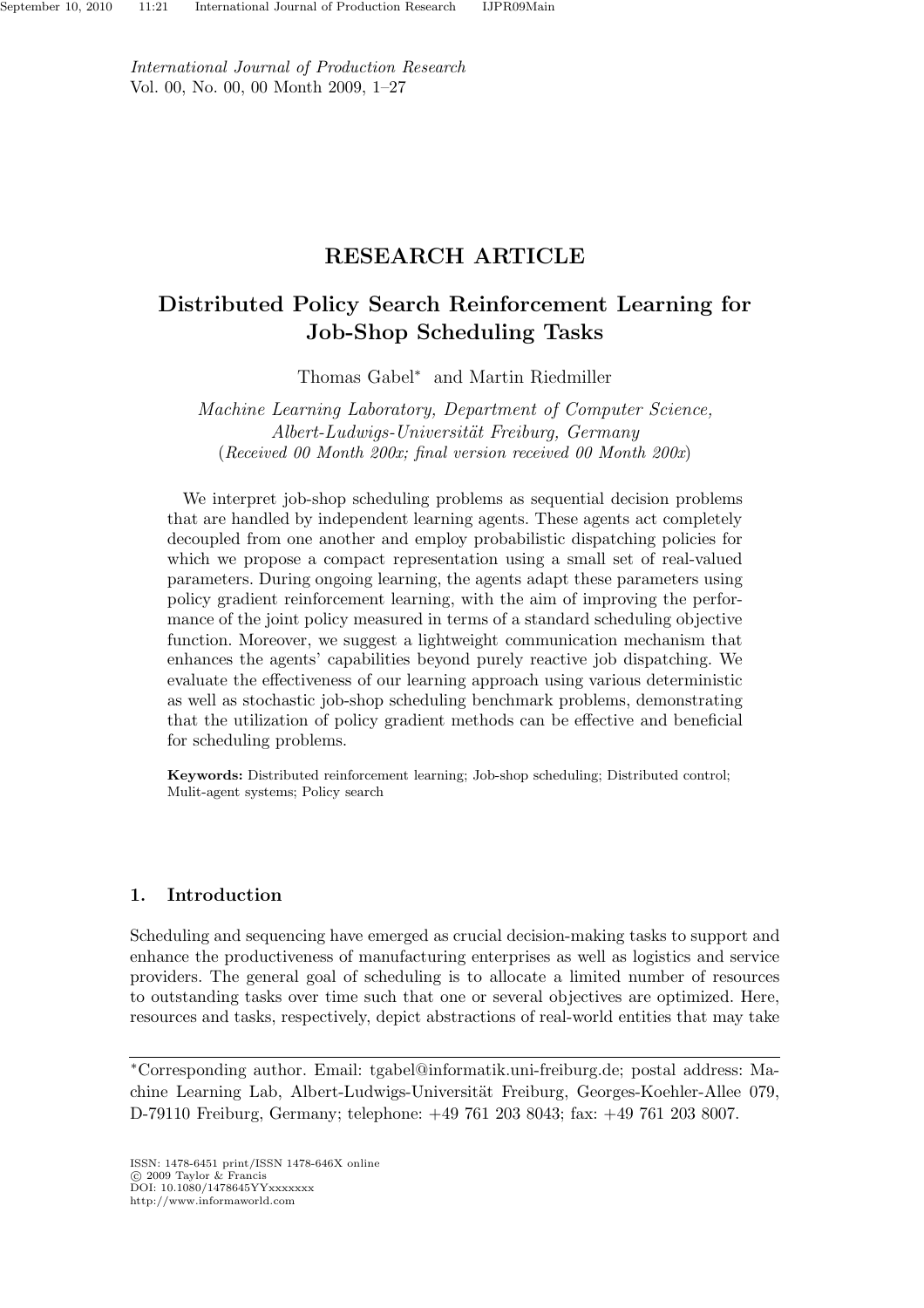very different forms depending on the application scenario considered. For example, in warehousing they may correspond to storages and stored goods, in personell management to employees and working shifts, in computer program scheduling to CPU cores and processes, and, most prominently, in manufacturing production control to machines on a working floor and operation steps of a production process.

As we will show, many scheduling problems suggest a natural formulation as distributed decision-making tasks. Hence, the employment of learning multi-agent systems represents an evident approach. Furthermore, given the well-known inherent intricacy of solving scheduling problems, decentralized approaches for solving them may yield a promising option.

Distributed problem solving in practice is often characterized by a large number of involved agents and by a factored system state description where the agents base their decisions on local observations (Kok 2006). Moreover, in many applications it holds true that a local action taken by an agent has an influence on only one other agent. This is, for example, the case for application scenarios from manufacturing, production planning, or assembly line optimization, where typically the production of a good involves a number of processing steps that must be performed in a specific order. It is obvious that the decision to further process a good can only be taken, if all preceding processing steps are finished, a fact that we shall exploit dedicatedly.

The article at hand focuses in depth on one particular type of scheduling problems, for which the argument made in the preceding paragraph holds in every respect, namely *job-shop scheduling*. In particular, we target stochastic job-shop scheduling problems where random events, such as delays in the processing of individual operations, complicate the problem setting and impede the application of centralized standard scheduling algorithms. We emphasize, however, that although the remainder of this article particularly targets job-shop scheduling problems (JSSPs), the methods and algorithms we develop may be employed for different multi-agent problems and, thus, for different kinds of scheduling problems as well. Among those are, for example, single-machine models, flow-shop problems, and even flexible shop problems (Pinedo 2002).

In contrast to the standard approach to solving scheduling problems, we will not deploy a centralized authority for finding a good schedule. Instead, we propose a distributed approach and employ a number of dispatching agents that are entirely independent of one another. These agents start off with no prior knowledge, but they are assumed to learn and improve their dispatching behavior over time, i.e. in the course of repeated interaction with the plant. As a result, these agents, in general, make poor dispatching decisions initially, but are improving their capabilities continually.

#### *Overview*

In what follows, we model the class of scheduling problems we are targeting as sequential decision problems with the help of decentralized Markov decision processes (DEC-MDPs, Bernstein *et al.*, 2002). In particular, we utilize the framework of factored DEC-MDPs with changing action sets and partially ordered transition dependencies (Gabel and Riedmiller 2008), which turns out to be very useful for modelling scheduling problems. In so doing, we factorize scheduling problems to handle them in a distributed manner, attaching simple and independent agents to each of the resources. These agents employ probabilistic dispatching policies to decide which operations of the jobs waiting currently at the respective resource should be processed next.

Our core learning approach employs policy gradient (PG) reinforcement learning (Williams 1992, Sutton *et al.* 2000) to optimize the agents' dispatch policies. The basic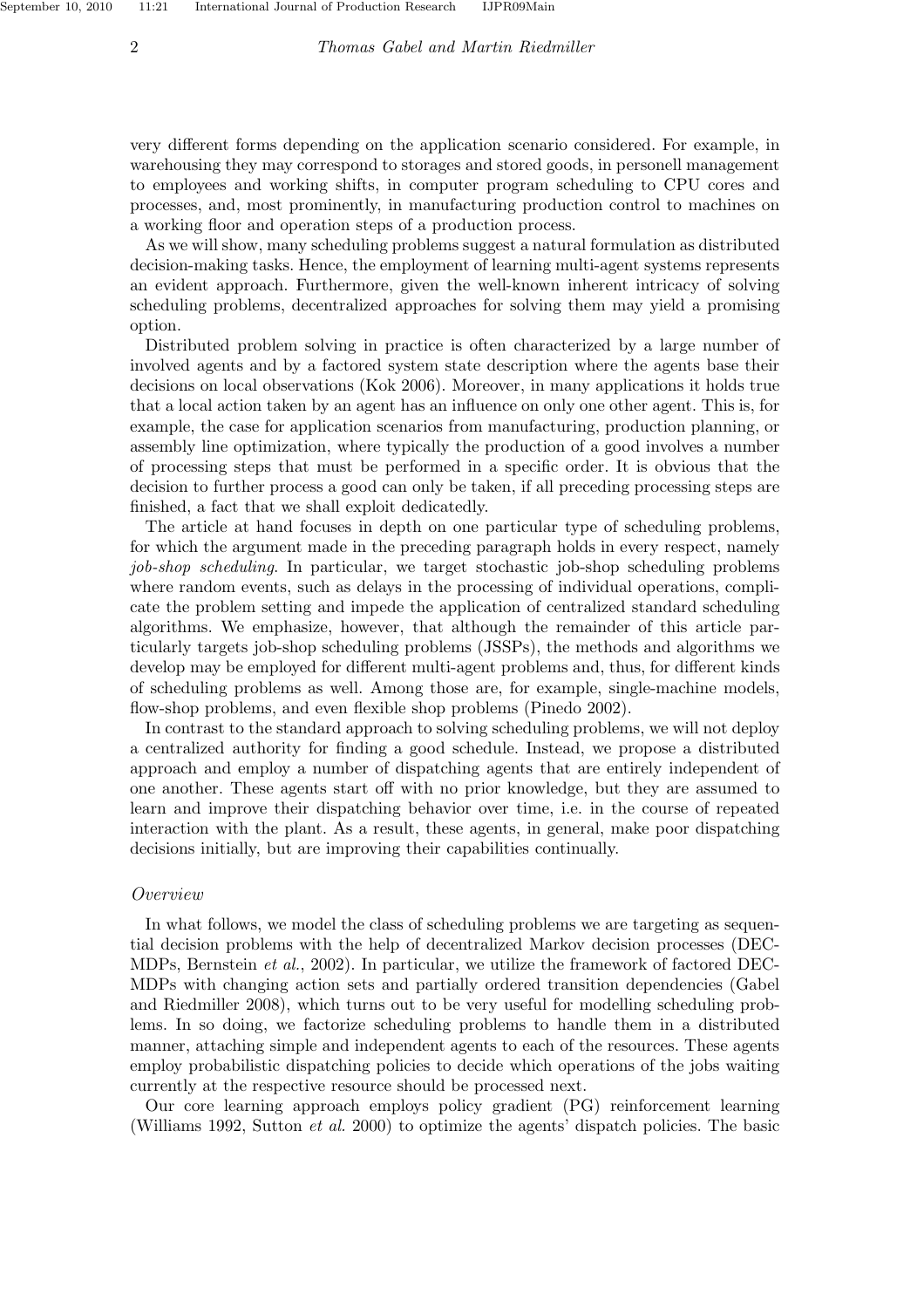idea of policy gradient RL algorithms is to estimate the gradient of the expected return of the process. For scheduling tasks with stochastic dispatching policies, where for example an objective function such as the makespan  $C_{max}$  shall be optimized, this translates to an estimate of the gradient of the makespan of the resulting schedule, which is derived with respect to a set of real-valued policy parameters. These parameters make up the agents' stochastic policies and determine their dispatching behavior. To this end, we will suggest a compact representation of the agents' local policies. Following the gradient by adjusting the policy parameters' values (and assuming the correctness of the gradient estimate), it is guaranteed that the expected return of the policy is improved, i.e. in the course of repeated interaction with the plant schedules that are better in terms of makespan are created with higher probability.

Policy gradient methods are in general guaranteed to converge to at least a local optimum with respect to the expected return. Given the reactive dispatching behavior of the agents outlined, however, it is clear that basically only non-delay schedules can be obtained and, hence, the optimal solution, which eventually may feature necessary delay times, cannot be found. For these reasons, we also develop a mechanism that enhances the independently learning agents in such a manner that they become partially aware of inter-agent dependencies, can resolve them, and thus are enabled to also create delay schedules. To evaluate our gradient-descent policy search algorithm for scheduling problems, we make use of various established job-shop scheduling benchmark problems from the OR Library<sup>1</sup> (Beasley 1990). Additionally, we investigate the capabilities of our learning method for stochastic versions of the problem, where the duration of the jobs' operations are randomly perturbed. Furthermore, we compare its performance against a number of alternative reactive solution approaches, i.e. dispatching heuristics, which are also challenged to making their decisions based on local and, thus, partial problem knowledge.

In the next section, we start off by summarizing the key characteristics of the subclass of DEC-MDPs with changing action sets that builds the foundation of our work. Subsequently, in Section 3 we motivate a distributed solution approach and show how job-shop scheduling problems can be modelled within the scope of the DEC-MDP framework. In Section 4, we present in detail our gradient-descent policy search approach for solving scheduling problems by learning stochastic dispatch policies. Moreover, we suggest a notification-based mechanism for enhancing the capabilities of purely reactively acting agents, yielding the creation of active schedules from beyond the class of nondelay schedules (Section 5). The remaining part of this article is devoted to an empirical evaluation (Section 6) of our approach as well as to related work and conclusion.

# 2. DEC-MDPs with Changing Action Sets and Partially Ordered Dependencies

Recently, several researchers have focussed on the task of finding subclasses of DEC-MDPs that feature provably lower complexity than the general problem which is NEXPcomplete. Among those, there is the class of DEC-MDPs with changing action sets and partially ordered transition dependencies (Gabel and Riedmiller 2008), where the actions of an arbitrary number of agents may influence, besides their own, the state transitions of maximally one other agent. We will show that this class is well-suited for the type of

<sup>1</sup>OR-Library, http://people.brunel.ac.uk/∼mastjjb/jeb/info.html, last accessed 08/2010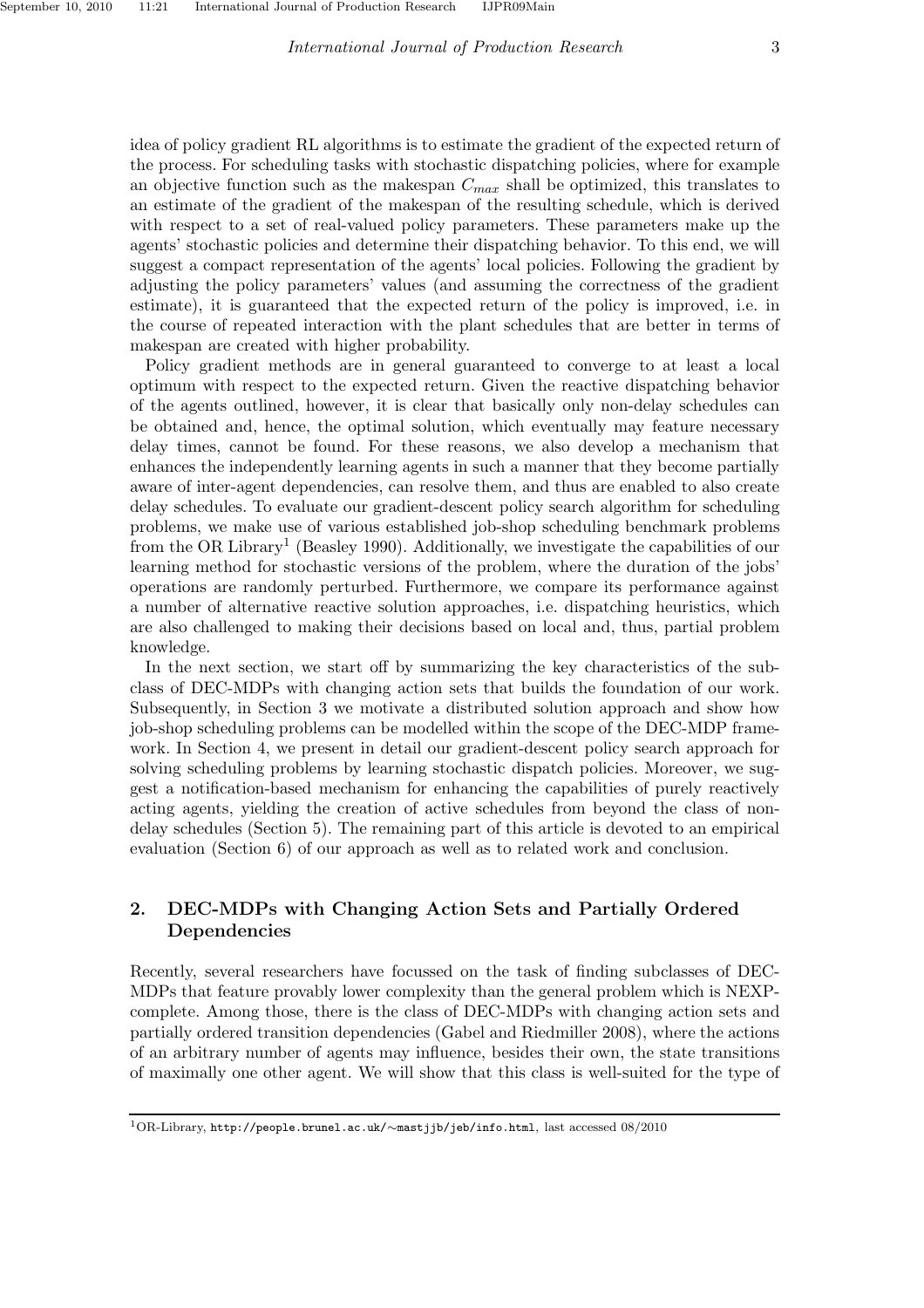4 *Thomas Gabel and Martin Riedmiller*

scheduling problems we are focusing on in this work and we start off by outlining the basic properties of this class.

## 2.1. Problem Setting

Decentralized MDPs with changing action sets and partially ordered dependencies build upon the DEC-MDP framework by Bernstein *et al.* (2002). A factored m-agent DEC-MDP M is defined by a tuple  $\langle Ag, S, A, P, R, \Omega, O \rangle$  with

- $Aq = \{1, \ldots, m\}$  as the set of agents,
- S as the set of world states which can be factored into m components  $S = S_1 \times ... \times S_m$ (the  $S_i$  belong to one of the agents each),
- $A = A_1 \times ... \times A_m$  as the set of joint actions performed by the agents  $(a = (a_1, ..., a_m) \in A_m)$ A denotes a joint action that is made up of elementary actions  $a_i$  taken by agent i),
- P as transition function with  $P(s'|s, a)$  denoting the probability that the system arrives at  $s'$  upon executing  $a$  in  $s$ ,
- R as the reward function with  $R(s, a, s')$  denoting the reward for executing a in s and transitioning to  $s'$ ,
- $\Omega = \Omega_1 \times ... \times \Omega_m$  as the set of all observations of all agents  $(o = (o_1, ..., o_m) \in \Omega$ denotes a joint observation with  $o_i$  as the observation for agent i), and O as the observation function that determines the probability  $O(o_1, \ldots, o_m|s, a, s')$  that agent 1 through m perceive observations  $o_1$  through  $o_m$  upon the execution of a in s and entering  $s'$ . Moreover,  $M$  is jointly fully observable, i.e. the current state is entirely determined by the amalgamation of all agents' observations: if  $O(o|s, a, s') > 0$ , then  $Pr(s'|o) = 1.$

We refer to the agent-specific components  $s_i \in S_i$ ,  $a_i \in A_i$  and  $o_i \in \Omega_i$  as the local state, action, and observation of agent i. A joint policy  $\pi$  is a set of local policies  $\langle \pi_1, \ldots, \pi_m \rangle$ each of which is a mapping from agent i's sequence of local observations and local actions to probabilities of executing the respective action, i.e.  $\pi_i : \Omega_i \times A_i \to \mathbb{R}$ . Subsequently, we allow each agent to fully observe its local state. Being provided with local state information only, however, vast parts of the global state are hidden from each of the agents. If, in a factored m-agent DEC-MDP, the observation each agent sees depends only on its current and next local state and on its action, then the corresponding DEC-MDP is called *observation independent*, i.e.  $P(o_i|s, a, s', (o_1 \ldots o_{i-1}, o_{i+1} \ldots o_m)) = P(o_i|s_0, s_i, a_i, s'_i)$ . Then, in combination with local full observability, the observation-related components  $\Omega$  and  $\overline{O}$ are redundant. While the DEC-MDPs of our interest are observation independent, they are not transition independent. That is, the state transition probabilities of one agent may very well be influenced by another agent. However, we assume that there are some regularities that determine the way local actions exert influence on other agents' states.

An *m*-agent DEC-MDP with factored state space  $S = S_1 \times ... \times S_m$  is said to feature *changing action sets*, if the local state of agent i is fully described by the set of actions currently selectable by that agent  $(s_i = A_i \setminus \{ \alpha_0 \})$  and  $A_i$  is a subset of the set of all available local actions  $A_i = {\alpha_0, \alpha_{i1} \dots \alpha_{ik}}$ , thus  $S_i = \mathcal{P}(A_i \setminus {\alpha_0})$ . Here,  $\alpha_0$  represents a null action that does not change the state and is always in  $A_i$ . Subsequently, we abbreviate  $\mathcal{A}_i^r = \mathcal{A}_i \setminus \{\alpha_0\}.$ 

Concerning state transition dependencies, one can distinguish between dependent and independent local actions. The former influence an agent's local state only, the latter may additionally influence the state transitions of other agents. As noted, our interest is in non-transition independent scenarios. In particular, we assume that an agent's local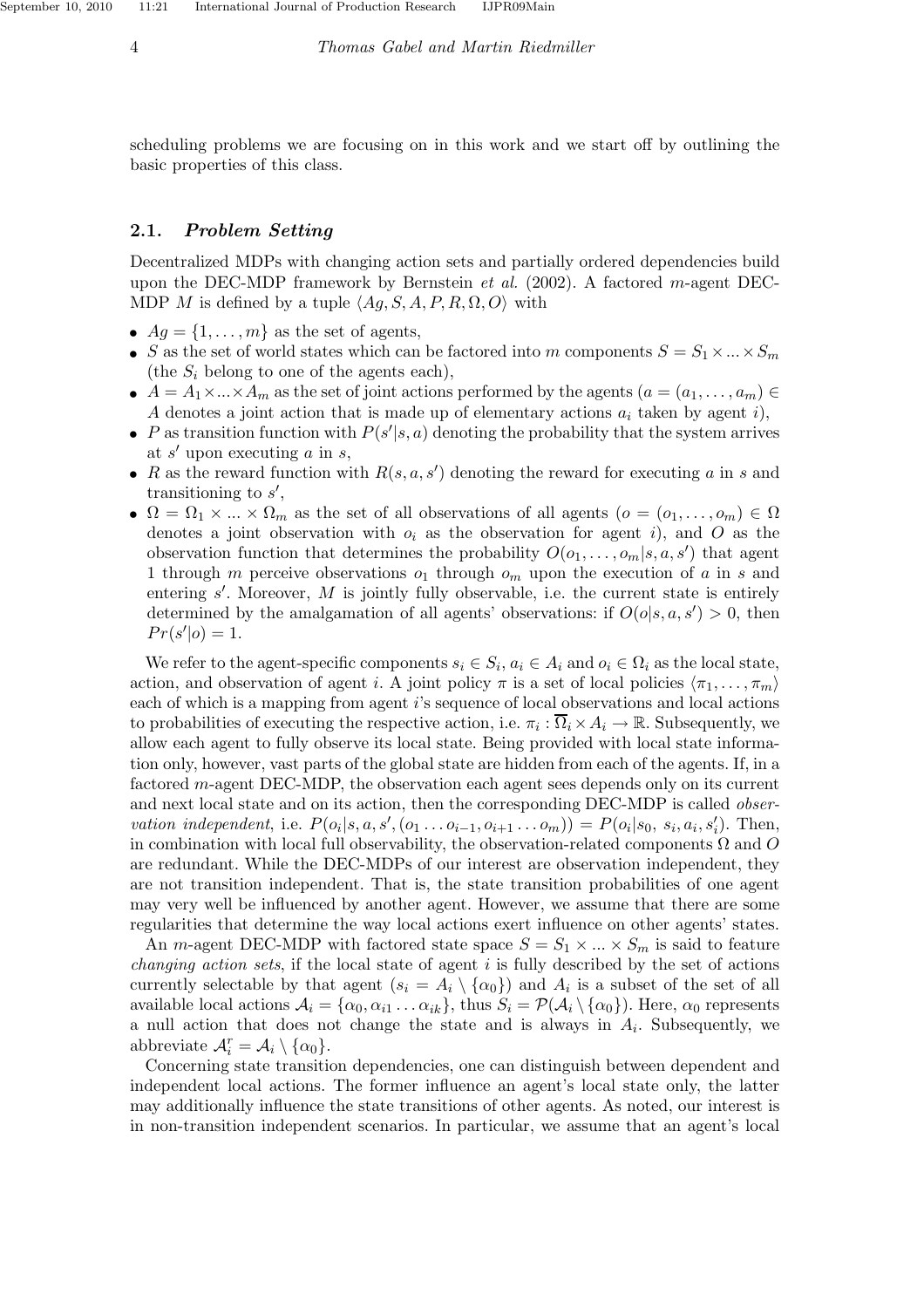state can be affected by an arbitrary number of other agents, but that an agent's local action affects the local state of maximally one other agent. So, a factored  $m$ -agent DEC-MDP is said to have *partially ordered transition dependencies*, if there exist dependency functions  $\sigma_i$  for each agent *i* with

(1)  $\sigma_i : \mathcal{A}_i^r \to Ag \cup \{\emptyset\}$  and

(2)  $\forall \alpha \in \mathcal{A}_i^r$  the directed *dependency graph* 

$$
G_{\alpha} = (Ag, E) \text{ with } E = \{ (j, \sigma_j(\alpha)) | j \in Ag \}
$$
 (1)

is acyclic and contains one directed path

and it holds

$$
P(s'_{i}|s, (a_{1}...a_{m}), (s'_{1}...s'_{i-1}, s'_{i+1}...s'_{m}))
$$
  
=  $P(s'_{i}|s_{i}, a_{i}, \{a_{j} \in A_{j}|i = \sigma_{j}(a_{j}), j \neq i\}).$ 

The influence exerted on another agent always yields an extension of that agent's action set: If  $\sigma_i(\alpha) = j$ , i takes local action  $\alpha$ , and the execution of  $\alpha$  has been finished, then  $\alpha$ is added to  $A_i(s_i)$ , while it is removed from  $A_i(s_i)$ .

That is, the dependency functions  $\sigma_i$  indicate the state of which other agent is affected when agent  $i$  takes a local action. Further, condition 2 from above implies that for each local action  $\alpha$ , there is a total ordering of its execution by the agents. While these orders are total, the global order in which actions are executed is only partially defined by that definition and subject to the agents' policies. Gabel and Riedmiller (2008) show that, for the class of problems considered, any local action may appear only once in an agent's action set and, thus, may be executed only once. Further, it is proved that solving a factored m-agent DEC-MDP with changing action sets and partially ordered transition dependencies is NP-complete.

# 3. Job-Shop Scheduling as Decentralized Markov Decision Processes

In job-shop scheduling, a set  $\mathcal J$  of n jobs must be processed on m resources in a predetermined order. Each job j consists of  $\nu_j$  operations  $o_{j,1} \ldots o_{j,\nu_j}$ . We use function  $\varrho$ to denote on which resource a certain operation  $o_{j,k}$  must be handled (i.e. on  $\varrho(o_{j,k})$ ), and function  $\delta$  states the duration  $\delta(o_{j,k})$  of operation  $o_{j,k}$ . A job is finished after its last operation has been entirely processed (completion time  $f_i$ ). In general, scheduling objectives to be optimized all relate to the completion time of the jobs. In this article, we concentrate on the most frequently used scheduling objective, i.e. on the goal of minimizing maximum makespan  $(C_{max} = \max_j \{f_j\})$ , which corresponds to finishing processing as quickly as possible. A common characteristic of typical JSS benchmarks is that usually no recirculation of jobs is allowed, i.e. that each job must be processed exactly once on each resource  $(\nu_j = m)$ . For more basics on scheduling, the reader is referred to Pinedo (2002).

In this section, we argue that reactive scheduling allows for adopting a multi-agent perspective on scheduling problems. We discuss potential merits of this approach and show (Section 3.2) that job-shop scheduling problems are well suited to be modelled using the framework of decentralized Markov decision processes with changing action sets and partially ordered transition dependencies that we summarized in Section 2. In so doing,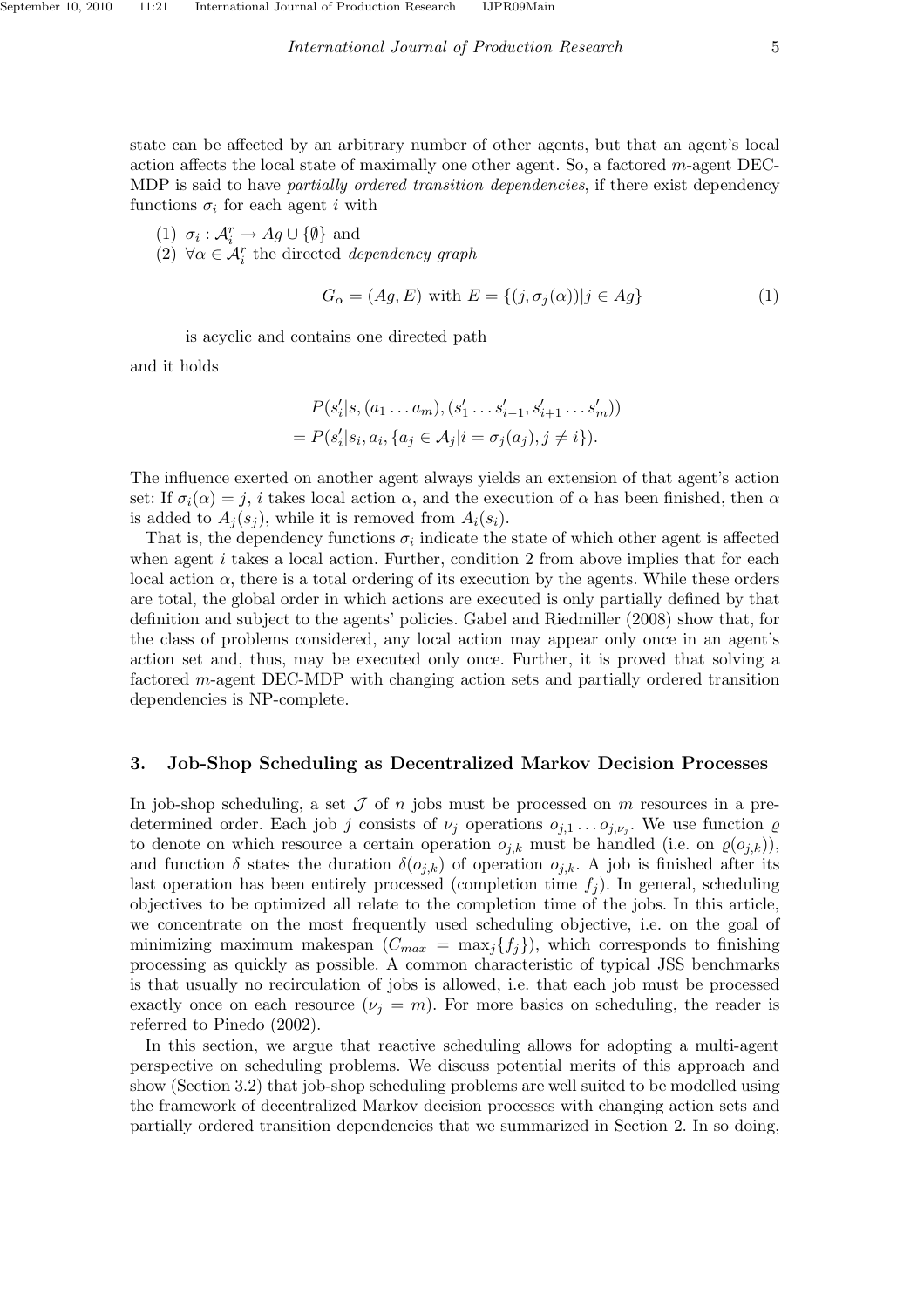6 *Thomas Gabel and Martin Riedmiller*

we provide a motivation and sound foundation for employing multi-agent reinforcement learning techniques for production management and, particularly, scheduling problems.

# 3.1. Motivation for Distributed Job-Shop Scheduling

In scheduling theory, a distinction between *predictive* production scheduling (also called analytical scheduling or offline-planning) and *reactive* scheduling (or online control) is made (Blazewicz *et al.* 1993). A predictive scheduler assumes complete knowledge over all tasks to be accomplished, e.g. over entire production floors, tries to take all constraints into account and aims at finding a globally coherent solution that maximizes an objective function. By contrast, reactive scheduling can be regarded as an approach to making local scheduling and dispatching decisions based on a shorter planning horizon and on less problem knowledge, and as an approach where decisions are taken during execution (which is why it is sometimes referred to as online production control). In particular, it allows for a larger degree of independence between the entities involved in the decision process.

In this article, our focus is explicitly on reactive scheduling. This means, we target problem settings where we assume that there is no central authority that runs some scheduling solution algorithm or where such a centralized approach cannot be applied, but where distributed dispatching agents are utilized. These agents are supposed to improve their behavior in the course of repeated interaction with the plant. This stands in clear contrast to traditional scheduling approaches where a fully specified problem instance is given and solved using a centralized algorithm.

Taking a decentralized approach for production planning is not a new idea: Manufacturing environments have for a long time been known to require distributed solution approaches for finding high-quality solutions, because of their intrinsic complexity and, possibly, due to an inherent distribution of the tasks involved (Wu *et al.* 2005). Accordingly, the natural distributed character of multi-agent systems may be exploited in a purposive manner when addressing scheduling problems. This has led to the application of a number of agent-based approaches to resource allocation and scheduling problems, including market- and auction-based systems, hybrid systems extending standard scheduling methods by agent techniques, as well as reinforcement learning techniques.

As pointed out, our idea of using a multi-agent system with autonomous dispatching agents for a scheduling task corresponds to performing reactive scheduling. On the one hand, this reactive approach may be considered detrimental since, in general, a globally optimal solution cannot be yielded by doing reactive scheduling. By contrast, predictive schedulers – benefiting from full knowledge of the entire scheduling problem to be solved – typically attain the optimum. Moreover, a centralized solution for a given problem instance may be immediately available (after some computation time), whereas the adaptive learning-based approach we are pursuing in this article requires a certain amount of interaction between the learning agents and their environment and, hence, brings about poor scheduling decisions at the beginning of learning. On the other hand, there are several advantages of performing reactive scheduling using a multi-agent approach:

- Reactive scheduling features the advantage of being able to react to unforeseen events (like a machine breakdown or a delay in the finishing of some operation) appropriately and promptly. By contrast, for a centralized, predictive approach it is necessary to do complete re-planning given the changed situation.
- Operations Research has, for the better part, focused on predictive scheduling and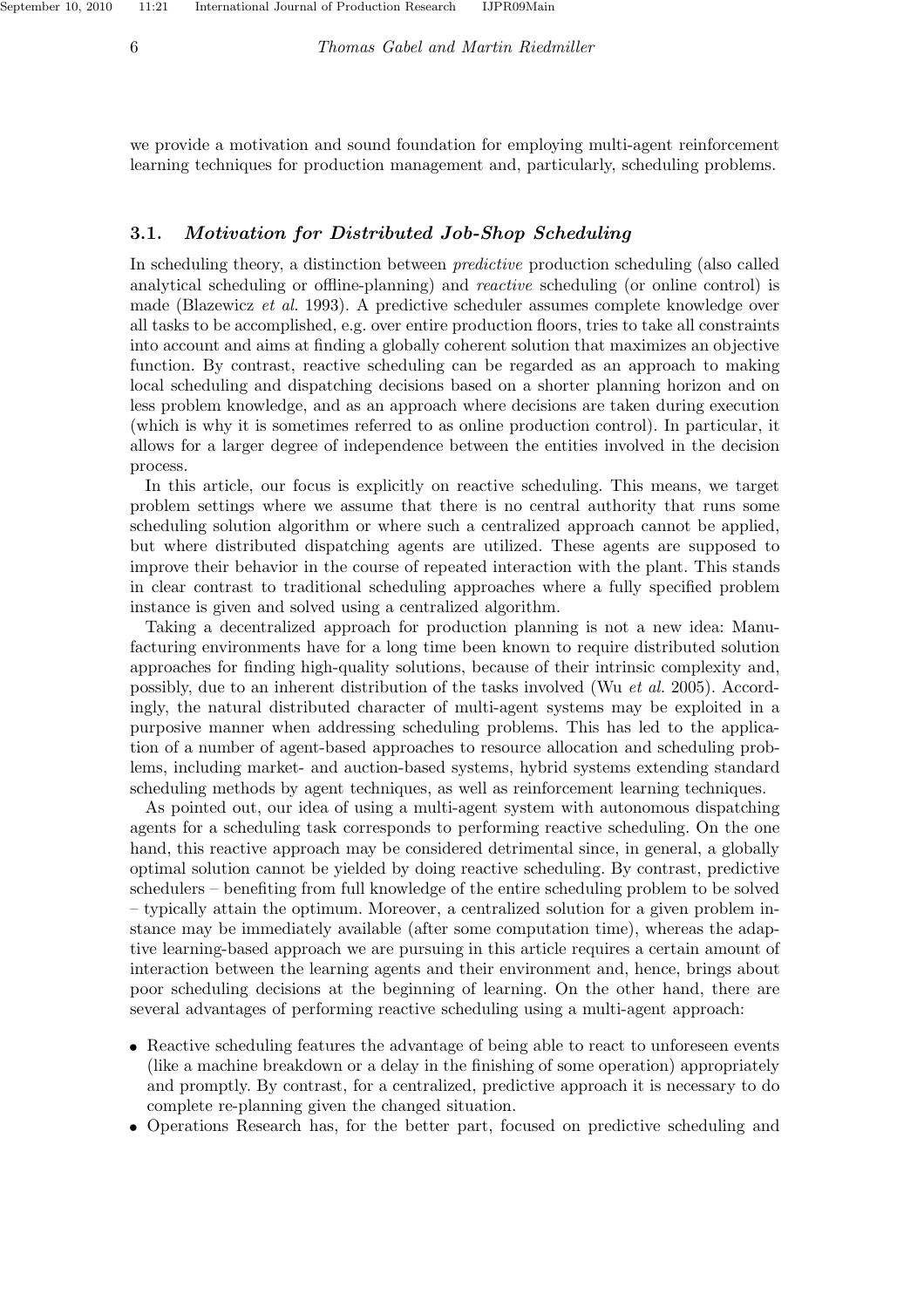yielded numerous excellent centralized algorithms capable of finding an optimal schedule in reasonable time. This works well for small and medium-sized JSSPs; for larger problem dimensions, however, computational complexity makes the application of centralized algorithms infeasible whereas.

• Many resource allocation or scheduling problems are intrinsically distributed in nature, meaning that there exists no central authority with all the necessary information to formulate and solve a centralized optimization problem. This is bad, if one wants to solve such problems centrally. But, this is not the approach we advocate in this article.

We neither interpret the scheduling tasks as centralized optimization problems, nor do we aim at solving them centrally. Instead, decentralization and independence between the processing (dispatching) units are core to our approach. Each agent has access only to a fraction of the full problem specification, thus facing the more intricate, yet practically relevant, challenge of acting under partial system observability. As it turns out, in the course of learning our agents learn to handle this restriction and to jointly make sophisticated dispatching decisions.

- From a practical point of view, a centralized control cannot always be instantiated, which is why a decentralized problem interpretation using a multi-agent system, that we are going to adopt, may sometimes also be of higher impact to real-world applications.
- By combining partial solutions as provided by the agents involved for the local dispatching problems they are facing, it may be feasible to find a more efficient solution for the global problem. Although, in this way, generally only sub-optimal results will be obtained – as job-shop scheduling problems are known to be tightly interacting and non-decomposable (Liu and Sycara 1997) – that kind of divide and conquer strategy may be of higher efficiency.
- Further advantages that can be claimed for taking a multi-agent approach to (practical) manufacturing and scheduling problems include increased flexibility, reduced costs, fault tolerance, and the fact that multi-agent systems may facilitate humans and agentbased machinery to work together as colleagues.

Baker (1998) surveys in detail the utility of multi-agent systems for factory control, resource allocation, and scheduling problems. While this author names various different ways for utilizing agents for distributed production control (e.g. for deciding what and how much to produce, or when to release jobs into a factory), we subsequently focus on their use for deciding upon job routing and operation sequencing. In so doing, we associate to each of the  $m$  resources an agent  $i$  that locally decides which operation to process next. How this idea relates to DEC-MDPs with changing action sets is the subject of the next section.

# 3.2. Job-Shop Scheduling as DEC-MDPs with Changing Action Sets

Job-shop scheduling problems are well suited to be modelled using factored m-agent DEC-MDPs with changing action sets and partially ordered transition dependencies. We reinforce this claim by showing how the components of a JSSP can be employed to construct a corresponding DEC-MDP.

• *Factored World State:* The world state of a job-shop scheduling problem can be factored: We assume that to each of the resources one agent  $i$  is associated that observes the local state at its resource and controls its behavior. Consequently, we have as many agents as resources in the JSSP  $(|Ag| = m)$ .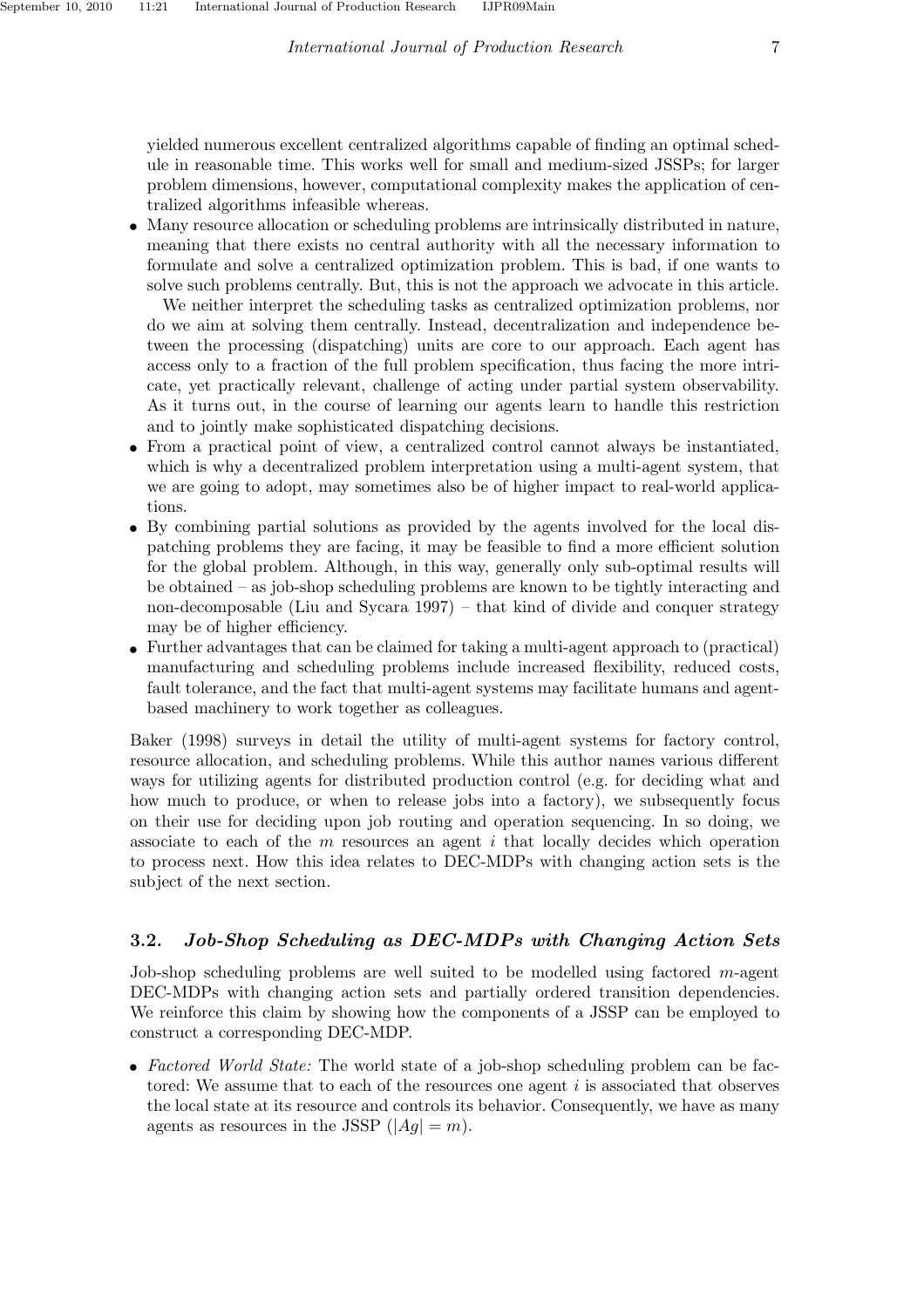#### 8 *Thomas Gabel and Martin Riedmiller*

- *Local Full Observability:* The local state  $s_i$  of agent i, hence the situation at its resource, is fully observable (thus, local observations and local states are identical). Additionally, the amalgamation of local observations at all resources fully determines the global state of the scheduling problem. Therefore, the system is jointly observable, i.e. it is a DEC-MDP (cf. Section 2.1).
- *Factored Actions:* Actions correspond to the starting of jobs' operations (job dispatching). So, a local action of agent i reflects the decision to further process one particular job (more precisely, the next operation of that job) out of the set of jobs currently waiting at *i*.
- *Changing Action Sets:* If actions denote the dispatching of waiting jobs for further processing, then, apparently, the set of actions available to an agent varies over time, since the set of jobs waiting at a resource changes. While  $A_i \subseteq \mathcal{A}_i^r$  denotes<sup>1</sup> the currently available actions for agent  $i$ ,  $\mathcal{A}_i^r$  is the set of all potentially executable actions for this agent. Hence,  $A_i^r$  corresponds to the set of jobs j that contain an operation  $o_{j,k}$  which must be processed on resource  $r_i$ , i.e.  $\varrho(o_{j,k}) = i$ . Accordingly, it holds

$$
\mathcal{A}^r = \cup_{i=1}^m \mathcal{A}_i^r = \mathcal{J}.
$$
 (2)

Furthermore, the local state  $s_i$  of agent i is fully described by the changing set of jobs currently waiting for further processing at the resource to which  $i$  belongs. Thus,  $s_i = A_i$  and  $S_i = \mathcal{P}(\mathcal{A}_i^r)$ , as required by the definition of DEC-MDPs with changing action sets.

- *Transition Dependencies:* DEC-MDPs with changing action sets and partially ordered transition dependencies feature some structure according to which the agents' local actions may exert influence on the local states of other agents. After having finished an operation of a job, this job is transferred to another resource, which corresponds to influencing another agent's local state by extending that agent's action set.
- *Dependency Functions:* The order of resources on which a job's operations must be processed in a JSSP is given a priori. These orders imply that, upon executing a local action by processing a job's next operation, the local state of maximally one further agent is influenced. Let  $\alpha \in A_i$  (and so  $\alpha \in \mathcal{J}$ ) be the job whose current operation  $o_{\alpha,k}$ is processed by resource i. Then, after having finished  $o_{\alpha,k}$ , the action set  $A_i$  of agent i is adapted according to  $A_i := A_i \setminus \{\alpha\}$ , whereas the action set of agent  $i' = \varrho(o_{\alpha,k+1})$ is extended  $(A_{i'} := A_{i'} \cup \{\alpha\}).$

Therefore, we can define the dependency functions  $\sigma_i: \mathcal{A}_i^r \to Ag \cup \{\emptyset\}$  (cf. Section  $2.1$ ) for all agents i (and resources, respectively) as

$$
\sigma_i(\alpha) = \begin{cases} \varrho(o_{\alpha,k+1}) & \text{if } \exists k \in \{1, \dots, \nu_\alpha - 1\} : \varrho(o_{\alpha,k}) = i \\ \emptyset & \text{else} \end{cases}
$$
(3)

where k corresponds to the number of that operation within job  $\alpha$  that has to be processed on resource i, i.e. k such that  $\varrho(o_{\alpha,k}) = i$ .

• *Dependency Graphs:* Given the no recirculation property (beginning of Section 3) and the definition of  $\sigma_i$  (Equation 3), the directed graph  $G_\alpha$  from Equation 1 is indeed acyclic and contains only one directed path. The corresponding proof is provided by Gabel (2009). For job-shop scheduling problems with recirculation the definition of  $G_{\alpha}$ 

<sup>&</sup>lt;sup>1</sup>Recall that  $A_i^r = A_i \setminus {\alpha_0}$  where  $\alpha_0$  represents an idle action.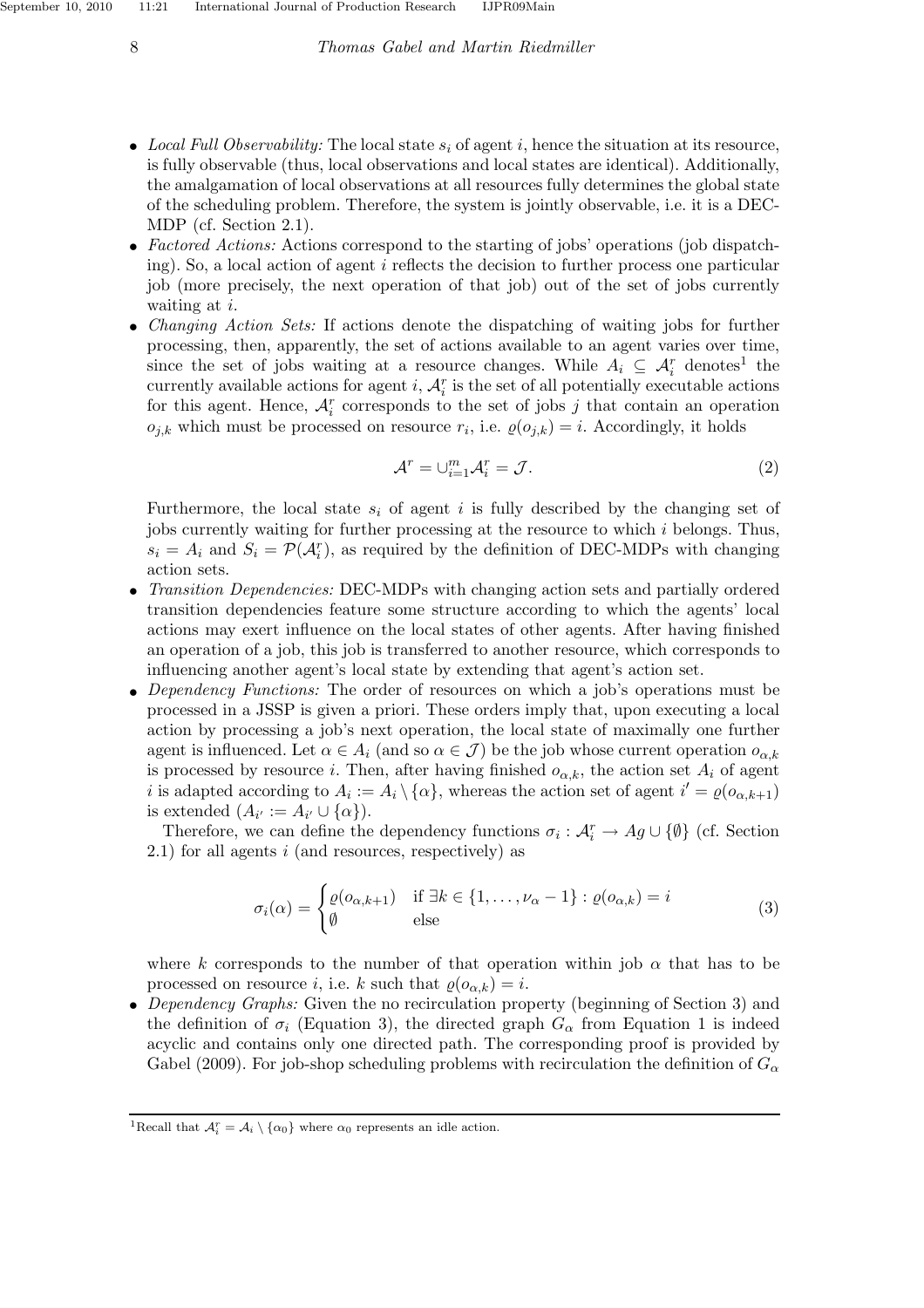must be slightly extended; this depicts a rather technical change and is beyond our scope.

Obviously, the ensemble of agents interacting with the DEC-MDP corresponding to a JSSP have to strive for the same goal, namely for optimizing the objective function of the scheduling problem. Consequently, a crucial precondition to enable the agents to learn to make sophisticated dispatching decisions is that the global reward function of the DEC-MDP coincides with the overall objective of scheduling. As indicated at the start of Section 3, in this work our scheduling objective is to minimize the makespan  $C_{max}$  of the resulting schedule. Therefore, the DEC-MDP's reward function can be brought into alignment with the scheduling objective, if negative rewards are incurred for every time step the processing has not been finished, yet.

### 4. Policy Gradient Methods for Scheduling

Policy gradient algorithms have established themselves as the main alternative RL approach besides value function-based RL methods. Omitting the need to enumerate states and being well applicable to multi-agent settings, PG methods represent a natural option for solving decentralized MDPs with changing action sets and, thus, for tackling job-shop scheduling problems that are modelled using that framework. We emphasize that the policy optimization approach for scheduling problems, that we are going to present in the following, is a natural fit for situations were the scheduling task is subject to random perturbations and has to be processed repeatedly. It is also applicable for deterministic scheduling problems, although, the aspect of online adaptation with respect to the processing fluctuations is less relevant, if the scheduling problem at hand is deterministic.

# 4.1. Compact Policy Representation

We assume that each resource is equipped with a learning agent  $i$  whose policy is compactly represented by a small set of parameters  $\theta^i = (\theta_1^i, \dots, \theta_n^i)$  where all  $\theta_j^i \in \mathbb{R}$ . In particular, we presume that there is exactly one parameter for each action from  $\mathcal{A}_i^r$ , i.e. for each job the agent can execute. As a shortcut, we refer to the parameter belonging to  $\alpha \in A_i^r$  by  $\theta_{\alpha}^i$ . Accordingly, for a  $m \times n$  JSSP (with no recirculation and m operations in each job), we have  $m$  agents with  $n$  policy parameters, thus a total of  $mn$ parameters to fully describe the agents' joint policy.

These parameters form the basis for defining probabilistic agent-specific (dispatching) policies of action. The use of probabilistic policies is essential, if we want to employ a policy gradient learning method, where we will be required to form the derivative of the policy's performance with respect to its parameters. In order to properly calculate or estimate the gradient, variability in the policy's action choice is necessary (Williams 1992).

Let  $s_i \subseteq \mathcal{A}_i^r$  be the current state of agent i where, as explained before,  $s_i$  is the set containing all operations currently waiting for further processing at resource i. The probability of action  $Pr(\alpha|s_i, \theta^i) = \pi_i(\alpha, s_i | \theta^i)$  for policy  $\pi_i$  is for all actions  $\alpha \in \mathcal{A}_i^r$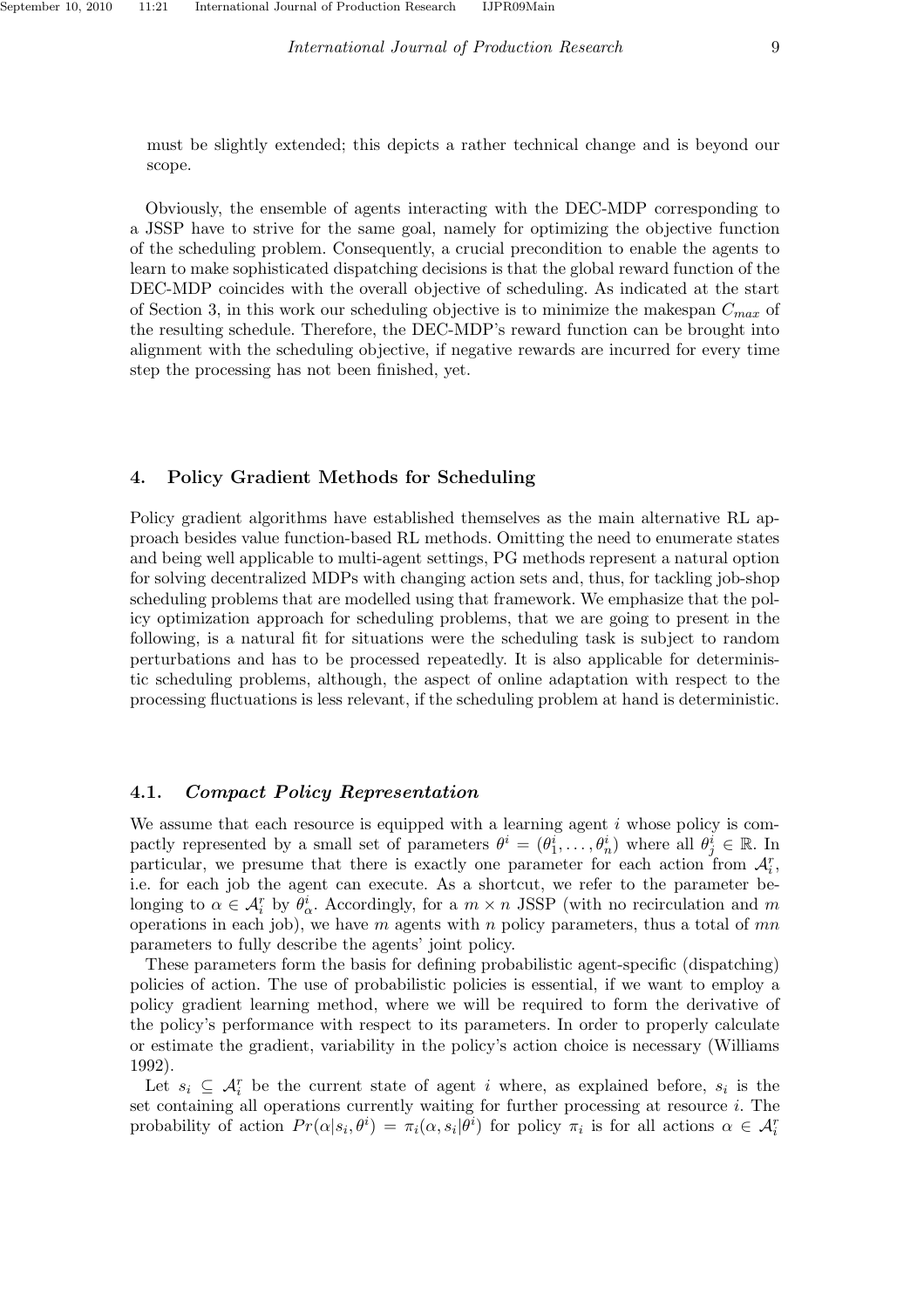#### 10 *Thomas Gabel and Martin Riedmiller*

defined according to the Gibbs distribution,

$$
\pi_i(\alpha, s_i | \theta^i) = \begin{cases} \frac{e^{-\theta^i_{\alpha}}}{\sum_{x \in s_i} e^{-\theta^i_x}} & \text{if } \alpha \in s_i \\ 0 & \text{else} \end{cases}
$$
 (4)

so that actions that are currently not available have zero probability of being executed. With respect to scheduling, this probabilistic action selection scheme represents a stochastic and reactive dispatching policy that, when applied, yields the creation of nondelay schedules. Every time  $s_i \neq \emptyset$ , some action  $\alpha \in \mathcal{A}_i^r$  is being executed, i.e. a resource never remains idle when jobs are waiting for further processing. As a consequence, all stochastic policies (for any values of  $\theta^i$ ) reach the terminal state  $s^f = (s_1, \ldots, s_m)$  where all jobs have been finished and, hence, for all i it holds that  $s_i = \emptyset$ . Later (cf. Section 5), we relax the restriction of acting purely reactively in order to be able to create schedules from beyond the class of non-delay schedules, too.

### 4.2. Gradient-Descent Policy Learning

The general idea of policy optimization in RL is to optimize the policy parameter vector<sup>1</sup>  $\theta$  such that the expected return

$$
J(\theta) = \mathbb{E}_{\theta} \left[ \sum_{t=0}^{T} \gamma^t r(t) \right]
$$
 (5)

is maximized. The sequence of states encountered and actions taken in between is called an episode, which ends after  $T$  time steps, when having reached the terminal state s<sup>f</sup>. The weighting factor  $\gamma^t$  is time-step dependent and uses  $\gamma$  from [0, 1].

For JSSPs, the notion of an episode translates to the dispatching and execution of all jobs' operations until all jobs have entirely been processed. The expected return corresponds to the general objective of scheduling. Since our goal is to minimize  $C_{max}(\theta)$ , the expected return can be expressed by providing the learning agents with a summed return of  $-C_{max}$  when an episode ends (and with a zero reward otherwise). Equivalently, a constant immediate reward of  $r(t) = -1$  may be conveyed to the agents per time step or, also equivalent, if the previous action lasted for several time steps, the cumulation of immediate rewards from the previous decision stage  $d-1$  to the current one d. Furthermore, since a finite horizon is guaranteed (i.e.  $s^f$  is reached regardless of the values of  $\theta$ ) and, thus, no discounting is necessary  $(\gamma = 1)$ , the goal of policy optimization using policy gradient RL for scheduling problems means to optimize  $\theta$  such that  $J(\theta) = \mathbb{E} [-C_{max}(\theta)]$ is maximized.

Note, that the sequence of states and actions within a scheduling episode in general differs from the sequence of states and actions in a second episode for two reasons: First, the agents' dispatching decisions do not necessarily have to be deterministic. Stochastic dispatch policies may be allowed and, in fact, during learning we are employing such non-deterministic policies (cf. Equation 4). Second, we consider stochastic JSSPs where the durations of single operations may be randomly perturbed, operations thus become available at different times and, hence, different processing orders arise.

<sup>&</sup>lt;sup>1</sup>For ease of notation, we drop the agent-specific index i when speaking about an agent's policy parameters  $\theta^i$ .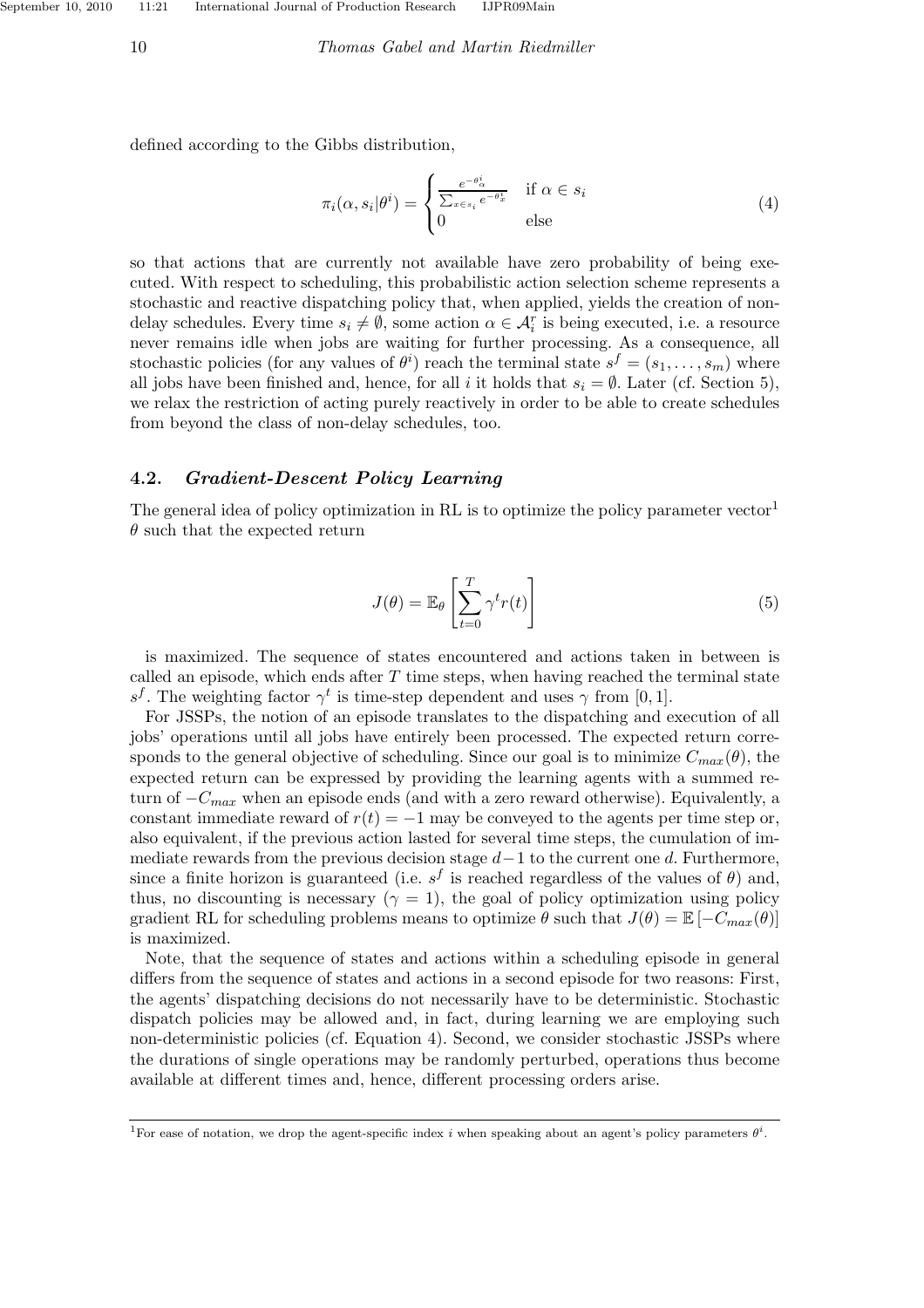Algorithm 1: Decentralized Policy Search from the Perspective of Agent  $i$ 

**Input:** policy  $\pi_i$  initialized randomly by equally-valued parameters  $\theta^i$ 1:  $t \leftarrow 0, h_i \leftarrow [\frac{1}{\coventer} \text{ and } \text{(empty)} \text{ sequence of states and actions}]$ 2: while not stop do 3: observe  $s_i(t)$  //current state  $4: \quad \textbf{if}~~ s_i(t) \neq \emptyset \textbf{ or } s_i(t) = s^f \textbf{ then }$ 5: if  $t > 0$  then 6: **receive** global immediate reward  $r(t-1)$  // $r(s(t-1), a(t-1), s(t))$ 7: append  $[s_i(t-1), \alpha(t-1), r(t-1)]$  to  $h_i$ 8: endif 9: **if**  $s_i(t) = s^f$  **then** //episode finished 10: call PolicyUpdate $(h_i)$ 11:  $t \leftarrow 0, h_i \leftarrow [$ 12: else 13: select  $\alpha(t) \in s_i(t)$  with probability given by  $\pi_i$ 14: execute  $\alpha(t)$ 15:  $s_{\sigma_i(\alpha(t))} \leftarrow s_{\sigma_i(\alpha(t))} \cup \{\alpha(t)\}$  //influence local state of agent  $\sigma_i(\alpha(t))$ 16:  $s_i(t) \leftarrow s_i(t) \setminus {\alpha(t)} / j\omega$ 's operation processed 17:  $t \leftarrow t + 1$ 18: endif 19: endif

# *4.2.1. Algorithm Outline: The Big Picture*

The core idea of policy search-based RL is to directly adapt the policy to be learned with respect to its performance. Besides, the key point of cooperative, distributed multiagent learning is to have independent agents that try to improve their local policies with respect to a common goal. Algorithm 1 reflects both of these points. It provides a straightforward implementation of a procedure that is tailored for policy search RL and it lets a single agent interact with the environment (in our case, with a DEC-MDP corresponding to a scheduling plant) and improve its policy independently. Note that this algorithm is to be executed in parallel and independently by each agent involved; we here describe it from a single agent's perspective only.

Until some external stop signal indicates the end of the entire learning process, agent  $i$ alternates between observing its local state (i.e. not the full global system state), choosing actions, and obtaining global immediate rewards. On the occasion of having finished a single episode, as indicated by having entered the terminal state  $s<sup>f</sup>$ , the agent calls a policy update algorithm (line 10) whose task is to purposively process the experience collected during the recent episode. In the following subsection we develop and analyze a gradient descent variant of such an update algorithm. Thus, Algorithm 1 realizes a rather generic procedure for performing policy search-based reinforcement learning using decentralized control. Basically, it realizes the interaction of a single agent (agent  $i$ ) with the DEC-MDP with changing action sets at hand and delegates the task of learning to the respective policy update method. External to this algorithm there is, of course, the environment which repeatedly restarts the scheduling process after the terminal state has been reached, initiating the next scheduling episode.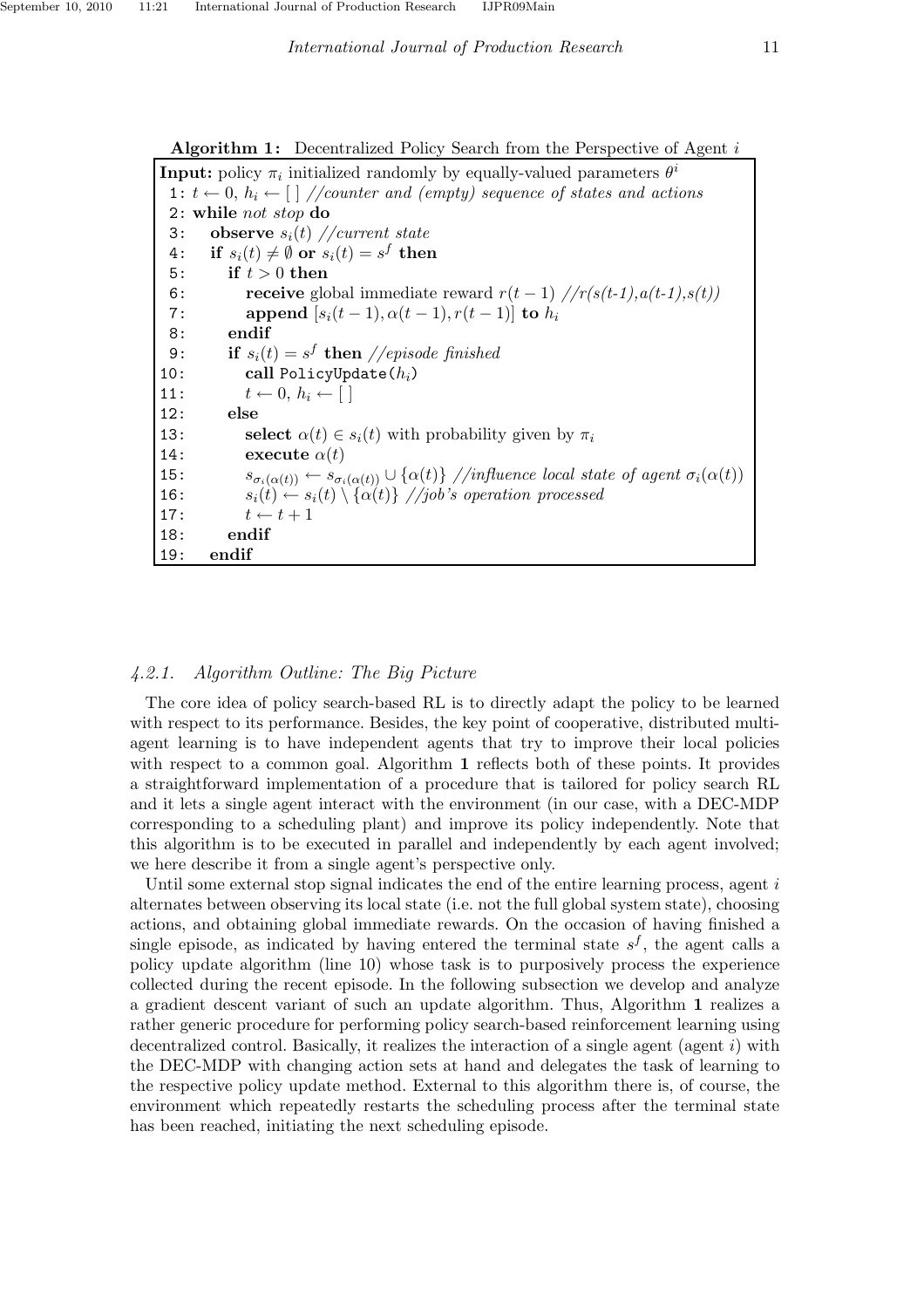12 *Thomas Gabel and Martin Riedmiller*

We note that variable  $t$  in Algorithm  $\bf{1}$  does not necessarily have to correspond to time steps, but merely represents a counter of decision stages experienced by agent  $i$ . Thus, this algorithm is capable of handling environments with temporally extended actions, i.e. where the execution of a local action  $\alpha$  lasts longer than one time step, such as scheduling problems where a single operation generally lasts more than one time step. For this to happen, the execution of  $\alpha$  in line 14 would correspond to a blocking function call and the global reward to be received (line 6) must be a collection of time step-based rewards accrued during the execution of  $\alpha$ . In lines 15 and 16 the action sets of agent i and, possibly, of a dependent agent are changed as denoted by the dependency functions defined in Section 2.1.

#### *4.2.2. Gradient Estimation*

Policy gradient methods follow the steepest descent on the expected return. This requires that the expected return  $J(\theta)$  must be differentiable with respect to the action parameter  $\theta_{\alpha}$  for each  $\alpha \in \mathcal{A}_{i}^{r}$ . In our case, each agent must form the derivative of the (negated) makespan with respect to its parameter vector  $\theta^i$  (again, for better readability we drop index  $i$  in the following). It holds

$$
\nabla_{\theta_{\alpha}} J(\theta) = \nabla_{\theta_{\alpha}} \mathbb{E}_{\theta} \left[ \sum_{t=0}^{T} \gamma^{t} r(t) \right] = \nabla_{\theta_{\alpha}} \mathbb{E}_{\theta} \left[ -C_{max}(\theta) \right]
$$

$$
= \nabla_{\theta_{\alpha}} \int_{e \in \mathcal{E}} Pr(e|\theta) (-C_{max}(e)) de
$$

$$
= \mathbb{E}_{\theta} \left[ -C_{max}(e) \nabla_{\theta_{\alpha}} \ln Pr(e|\theta) \right]
$$
(6)

where e refers to an individual scheduling episode with makespan  $C_{max}(e)$  and e is generated, using current policy parameters  $\theta$ , with probability  $Pr(e|\theta)$  from the space  $\mathcal E$  of all possible episodes. Practically, the evaluation of the term  $Pr(e|\theta)$  is infeasible. Therefore, it is crucial that  $\nabla_{\theta_{\alpha}} \ln Pr(e|\theta)$  in Equation 6 can be calculated without knowing  $Pr(e|\theta)$ , because  $Pr(e|\theta) = \prod_{t=0}^{T} p(s_i(t+1)|s_i(t), \alpha(t))\pi_i(\alpha(t), s_i(t))$ . When forming the log derivative of this term (Peshkin *et al.* 2000), we obtain

$$
\nabla_{\theta_{\alpha}} \ln Pr(e|\theta) = \sum_{t=0}^{T} \nabla_{\theta_{\alpha}} \ln \pi_i(\alpha(t), s_i(t)|\theta).
$$
 (7)

In order for Equation 7 to be computable efficiently,  $\pi_i(\alpha(t), s_i(t)|\theta)$  must be differentiable with respect to each action parameter  $\theta_{\alpha}$  as well. For the compact representation of probabilistic scheduling policies with action probabilities calculated according to Equation 4, this naturally holds true because

$$
\nabla_{\theta_{\alpha}} \ln \pi_i(\alpha(t), s_i(t)|\theta) = \begin{cases} 1 - \pi_i(\alpha(t), s_i(t)|\theta) & \text{if } \alpha = \alpha(t) \\ -\pi_i(\alpha(t), s_i(t)|\theta) & \text{else} \end{cases} (8)
$$

An exact computation of the gradient  $\nabla_{\theta}J(\theta)$ , which would involve the evaluation of the integral term in Equation 6, becomes quickly intractable as the problem size grows. Therefore, we make use of Monte-Carlo estimates of the gradient similar to related work (Williams 1992, Sutton *et al.* 2000). These estimates are generated from a fixed number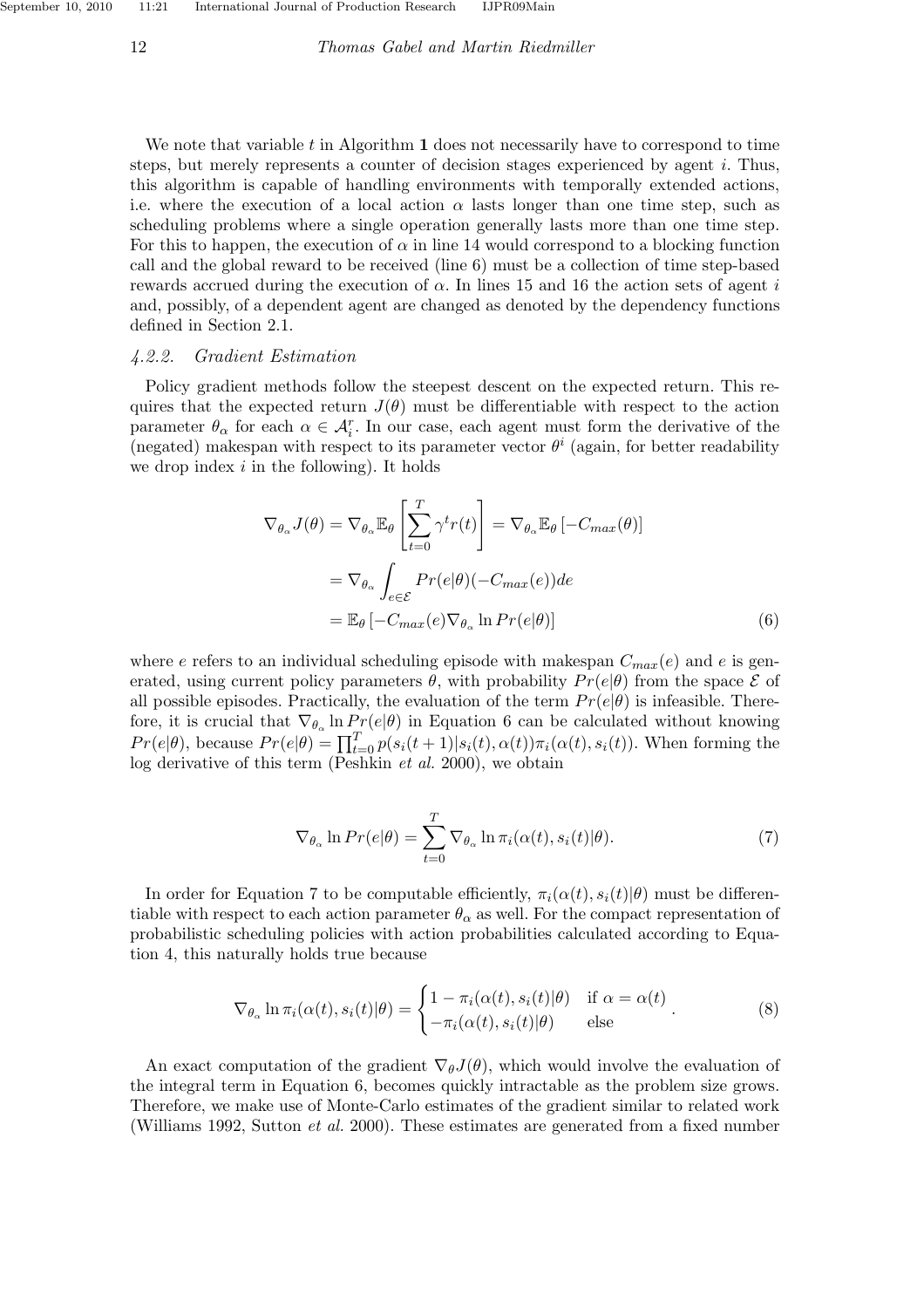E of scheduling episodes. Practically, this means that procedure PolicyUpdate( $h_i$ ) in Algorithm 1 returns without doing any modifications to the policy parameters, if less than E episodes were experienced under the current policies  $\pi_i$ . After having collected E episodes, however, the gradient estimate is calculated based on this batch of episodic experience and the function call to PolicyUpdate $(h_i)$  makes changes to the parameter vectors  $\theta$  which determines the agent's policy.

For the latter, we use the average performance  $\bar{J}(\theta) = \frac{1}{E} \sum_{k=1}^{E} -C_{max}(e_k)$  (average makespan) as a simple baseline to reduce the variance of the gradient estimate (a technique proposed by Greensmith *et al.* (2004)). By replacing the integral by a sum over E episodes and by shifting the makespan of episode  $e_k$  by the value of the baseline (i.e.  $-C_{max}(e_k) - J(\theta)$ ), we arrive at the following expression for component  $\alpha$  of the policy parameter gradient estimate

$$
g_{\alpha} = \nabla_{\theta_{\alpha}} J(\theta) = \frac{1}{E} \sum_{k=1}^{E} \left( \left( -C_{max}(e_k) - \bar{J}(\theta) \right) \cdot \sum_{t=0}^{T_k} \nabla_{\theta_{\alpha}} \ln \pi_i(\alpha(t), s_i(t)|\theta) \right). \tag{9}
$$

# *4.2.3. Updating the Policy*

Given a gradient estimate  $g_{\alpha}$  determined according to Equation 9, an update of the agents' scheduling policy parameters uses the standard rule

$$
\theta_{\alpha}^{i} := \theta_{\alpha}^{i} + \beta_{u} g_{\alpha} \tag{10}
$$

where  $\beta_u \in \mathbb{R}^+$  denotes a learning rate. If  $u \in \mathbb{N}$  counts the number of policy updates made and  $\sum_{u} \beta_u = \infty$ ,  $\sum_{u} \beta_u^2 = const$ , then the learning process is guaranteed to converge to a local optimum, at least. The PG update scheme outlined resembles the episodic Reinforce gradient estimator (Williams 1992). For various applications, the fact that this algorithm estimates the gradient for a dedicated recurrent state, is problematic. Hence, other algorithms, such as GPOMDP (Baxter and Bartlett 1999) or the natural actor critic NAC (Peters *et al.* 2005), were suggested that overcome the need of identifying a specific recurrent state at the cost of introducing a bias to the gradient estimate and trading this off against reducing variance. Because, such a recurrent state (starting state) is naturally available for the episodic interpretation of scheduling problems we consider, we keep with doing the gradient calculation using the likelihood ratio method described above.

We note that, in our factored DEC-MDP setting all agents attached to the resources act and perform gradient-based policy updates independently. As shown by Peshkin *et al.* (2000), these factored updates made to the agents' policy parameters lead to the same optimum with respect to the performance of the joint policy, as if they were done by a centralized controller. For more details on this and the corresponding proof see Gabel (2009).

# 5. Inter-Agent Notifications for Delay Schedules

An obvious shortcoming of the approach presented arises from the fact that each agent behaves in a reactive manner. For scheduling tasks, this means that any resource immediately starts the next operation of a waiting job, if the set of waiting jobs is currently not empty  $(s_i = \emptyset)$ . Hence, the group of agents attached to the resources may yield the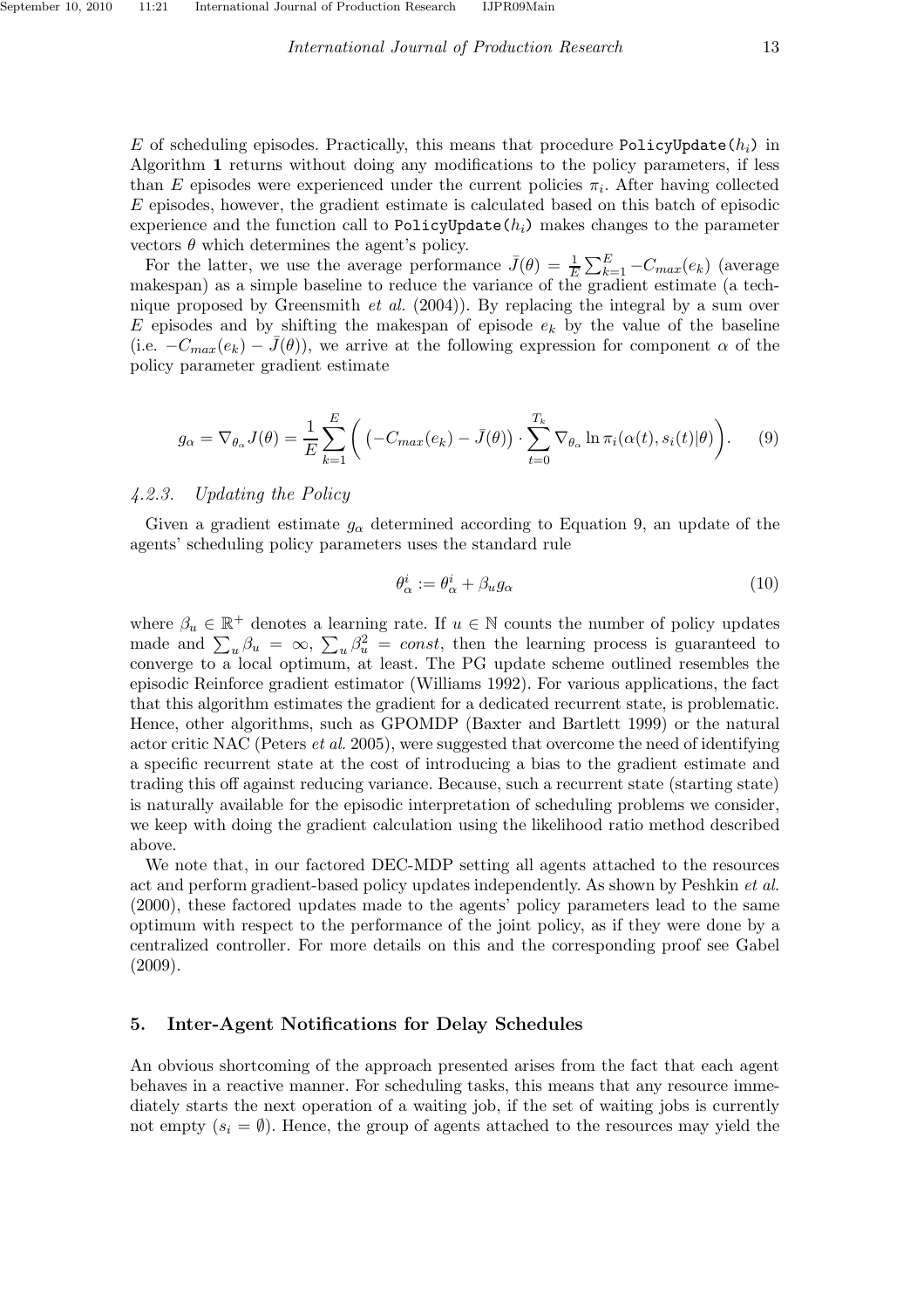creation on non-delay schedules only, although it is well-known that the optimal schedule may very well be a delay one.

From an agent-theoretic point of view, we may say that we deliberately employ independent agents with partial state information, which do not obtain any information related to other agents or concerning state transition dependencies at all. Consequently, they face particular difficulties in assessing the value of their idle action  $\alpha_0$ . Specifically, they are incapable of properly distinguishing when it is favorable to remain idle, in spite of  $s_i \neq \emptyset$ , and when not.

Aiming at the creation of active schedules from beyond the class of non-delay schedules and, hence, demanding  $i$  not to behave purely reactively, we have to redefine its local stochastic policy  $\pi_i$ :  $\mathcal{A}_i^r \times S_i$  (cf. Equation 4) so as to not select actions from  $s_i \subseteq \mathcal{A}_i^r$  only, but to facilitate the execution of the idle action  $\alpha_0$  as well. To this end, we assume that the execution of  $\alpha_0$  lasts until  $s_i$  is being changed due to the influence of other agents, i.e. until agent i's action set is extended. Apparently, such an approach can easily result in deadlock situations in which all resources remain idle, waiting for new jobs to come in and where, thus, the terminal state  $s^f$  is never reached. Therefore, we need to impose some restrictions on the probability of executing  $\alpha_0$ . For these reasons, next we enhance the learning agents towards being able to resolve some of their inter-agent dependencies.

#### 5.1. Resolving State Transition Dependencies

The probability that agent *i*'s local state moves to  $s'_{i}$  depends on three factors: On that agent's local state  $s_i$ , on its current action  $a_i$ , as well as on the set  $\Delta_i := \{a_j \in A_j | i =$  $\sigma_i(a_i), i \neq j$ , i.e. on the local actions taken by agents that may influence agent i's local state transition. Theoretically, if each agent knew the contents of  $\Delta_i$  all the time, then all state transition dependencies would be resolved, meaning that all local transitions would be Markovian and that local states would represent a sufficient statistic for each agent to behave optimally. Obviously, advertising  $\Delta_i$  to all agents conflicts with the idea of intentionally using independent agents that partially observe the global state and act independently of one another.

So, for a distributed approach, knowing  $\Delta_i$  in general is neither desired nor feasible. Nevertheless, we may increase the capabilities of a reactive agent by allowing it to get at least some partial knowledge about  $\Delta_i$ . For this, we extend a reactive agent's local state from  $S_i = \mathcal{P}(\mathcal{A}_i)$  to  $\hat{S}_i$  such that for all  $\hat{s}_i \in \hat{S}_i$  it holds  $\hat{s}_i = (s_i, z_i)$  with  $z_i \in \mathcal{P}(\mathcal{A}_i^r \setminus s_i)$ . So,  $z_i$  is a subset of actions currently *not* in the action set of agent  $i$  ( $s_i \cap z_i = \emptyset$ ). Given these preconditions, we can define the resolving of a transition dependency between agents i and j: If agent j decides for executing  $a_j \in A_j(s_j)$  and  $\sigma_j(a_j) = i$ , and if  $s_i$  is the local state of agent i and its extended local state  $\hat{s}_i = (s_i, z_i)$  as described before, then the transition dependency between  $i$  and  $j$  is said to be resolved, if we enable agent i to add  $\{a_j\}$  to  $z_i$ . This mechanism of resolving a transition dependency corresponds to letting agent i know (at least some of) those current local actions of other agents by which the local state of i will soon be influenced.

#### 5.2. Non-Reactive Policies

Because, for the class of DEC-MDPs we are dealing with, inter-agent interferences are always exerted by changing (extending) another agent's action set, agent i gets to know which further action(s) will soon be available in  $A_i(s_i)$  when a dependency is resolved. By integrating this piece of information into i's extended local state description  $\hat{s}_i$ , this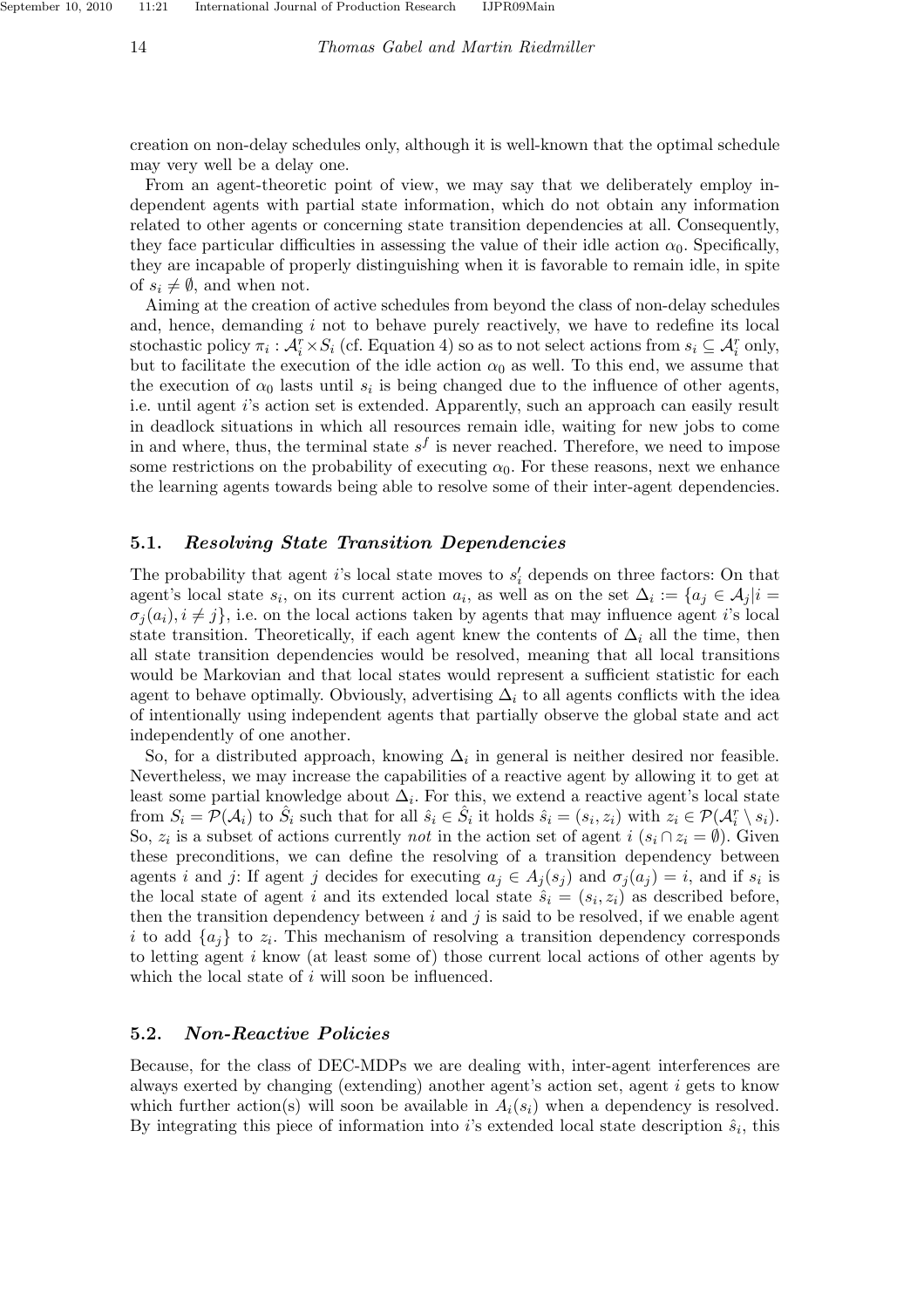agent obtains the opportunity to willingly stay idle (execute  $\alpha_0$ ) until  $s_i$  is changed, which happens when an announced action  $a_i \in z_i$  enters its action set  $s_i$  and can finally be executed. We redefine agent i's stochastic local policy as

$$
\pi_i(\alpha, \hat{s}_i | \theta^i) = \begin{cases} \frac{e^{-\theta_{\alpha}^i}}{\sum_{x \in s_i} e^{-\theta_x^i} + \sum_{x \in z_i} e^{-\theta_x^i}} & \text{if } \alpha \in s_i \cup z_i \\ 0 & \text{else} \end{cases}
$$
(11)

for all  $\alpha \in \mathcal{A}_i^r$  and extended local states  $\hat{s}_i = (s_i, z_i) \in \hat{S}_i$ . If, however, an element  $\alpha \in z_i$  is selected during execution given the probabilities defined by  $\pi$ , then in fact agent *i* remains idle, i.e. it executes  $\alpha_0$ , until  $\alpha$  enters its local state  $s_i$ , and after this immediately continues to process  $\alpha$ .



Figure 1. a) Agent 5 behaves purely reactively. b) A notification from agent 2 allows for resolving a dependency, agent 5 may stay willingly idle and the deadline for finishing  $\alpha_4$  is met.

The notification of agent i, which instructs it to extend its local state component  $z_i$ by  $a_i$ , may easily be realized by a simple message passing scheme (assuming cost-free communication between agents) that allows agent i to send a single directed message to agent  $\sigma_i(\alpha)$  upon the local execution of  $\alpha$ . A simple example for this mechanism is illustrated in Figure 1 where agent 2 notifies agent 5 about having started the execution of a dependent action, which in turn facilitates agent 5 to remain idle and finally meet all deadlines<sup>1</sup>. Generalizing this example, we can say that policies defined over  $A_i \times \hat{S}_i$  are normally more capable than purely reactive ones, because local states  $\hat{s}_i$  are extended by information relating to transition dependencies between agents and, hence, at least some information about future local state transitions induced by teammates can be regarded during decision-making.

<sup>&</sup>lt;sup>1</sup>In this myopic example, action  $\alpha_4$  is assumed to be the last operation of a job whose deadline is at the time denoted in Figure 1.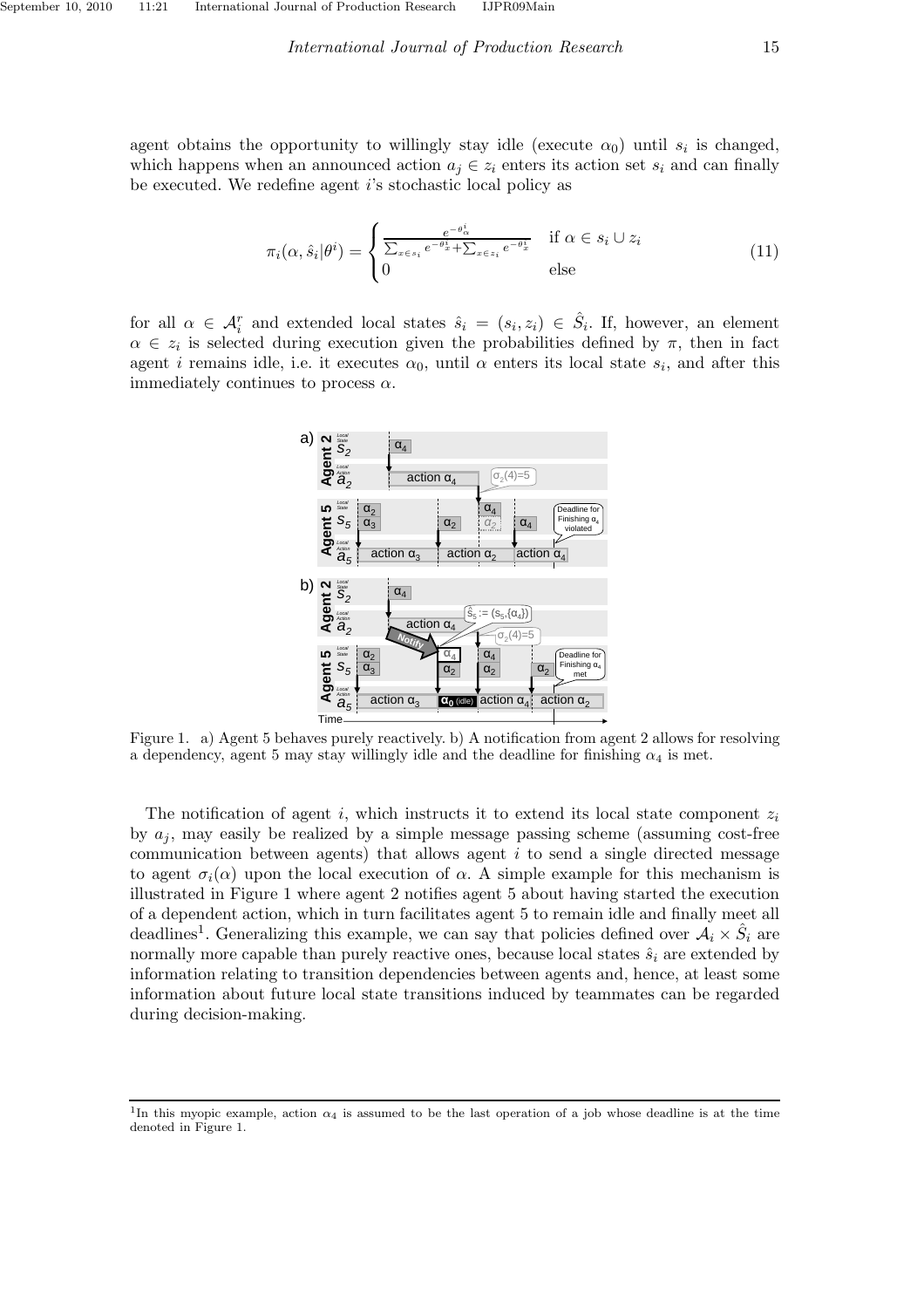September 10, 2010 11:21 International Journal of Production Research IJPR09Main

# 6. Empirical Evaluation

Imagine a distributed production scenario where, on every day, a number of products must be manufactured across different production sites, each one involving a specific number of processing steps. Although the number of jobs and the processing steps involved as well as the number and characteristics of the processing machines may be known, the calculation and establishment of a fixed schedule may be problematic. On each day, different disturbances and delays may occur in the production process. Under these circumstances, a predictive scheduling approach would be required to (a) collect regularly the updated information about all recent and unforeseen changes in the production process at all resources, to (b) calculate a new schedule in real time, and to (c) communicate it to all local dispatchers. In Section 3.1, we have discussed that any of these three requirements may be unaccomplishable in a practical application, for example, due to the infeasibility of solving the changed scheduling problem in real time, or due to limited communication bandwidth or communication delays between the distributed production sites. Then, it is up to the local decision makers to autonomously make appropriate dispatching decisions, given only information about the current situation at the respective local resource.

In this section, we are going to evaluate the performance of our policy gradient-based learning approach in the context of a scenario like the one delineated. In so doing, we take a two stage approach.

**Scenario I:** First, we employ our gradient-descent policy search approach to a selection of standard job-shop scheduling benchmark problems from the OR Library, ranging from scenarios with 5 resources and 10 jobs to 15 resources and 30 jobs. These problem instances are, by default, deterministic. Therefore, for those deterministic instances, a classical centralized solution algorithm might be applied and would, in most cases, find the optimal schedule. As a consequence, the application of our multi-agent RL approach is indeed feasible, but does not yield a gain compared to a centralized approach. Nevertheless, these experiments serve as a proof of concept and show the principal functioning of our policy gradient learning approach.

In particular, it should be noted that, despite the determinism, the learning agents face a significant challenge as they are provided with local state information only and, hence, lack full knowledge over the entire scheduling problem. Logically, as far as this set of experiments is considered, we compare the performance of the policy gradient-based learning agents only against the theoretical optimum. We did not include a selection of instances of analytical solution methods that aim at solving a job-shop scheduling problem in a centralized manner (like meta-heuristic search procedures such as beam search (Ow and Morton 1988) or genetic algorithms) because these work under superior preconditions compared to local dispatchers. Instead, we subsume such methods by indicating their upper limit, viz by denoting the theoretically optimal solutions of the respective benchmark instances.

**Scenario II:** In a second series of experiments, we focus on the task set-up for which our decentralized RL approach is primarily intended. As pointed out before, the agents attached to the resources are required to adapt their dispatching behavior over time with respect to the specifics of the scheduling plant. In so doing, they ought to become capable of appropriately reacting to unforeseen events and changes in the processing of the jobs.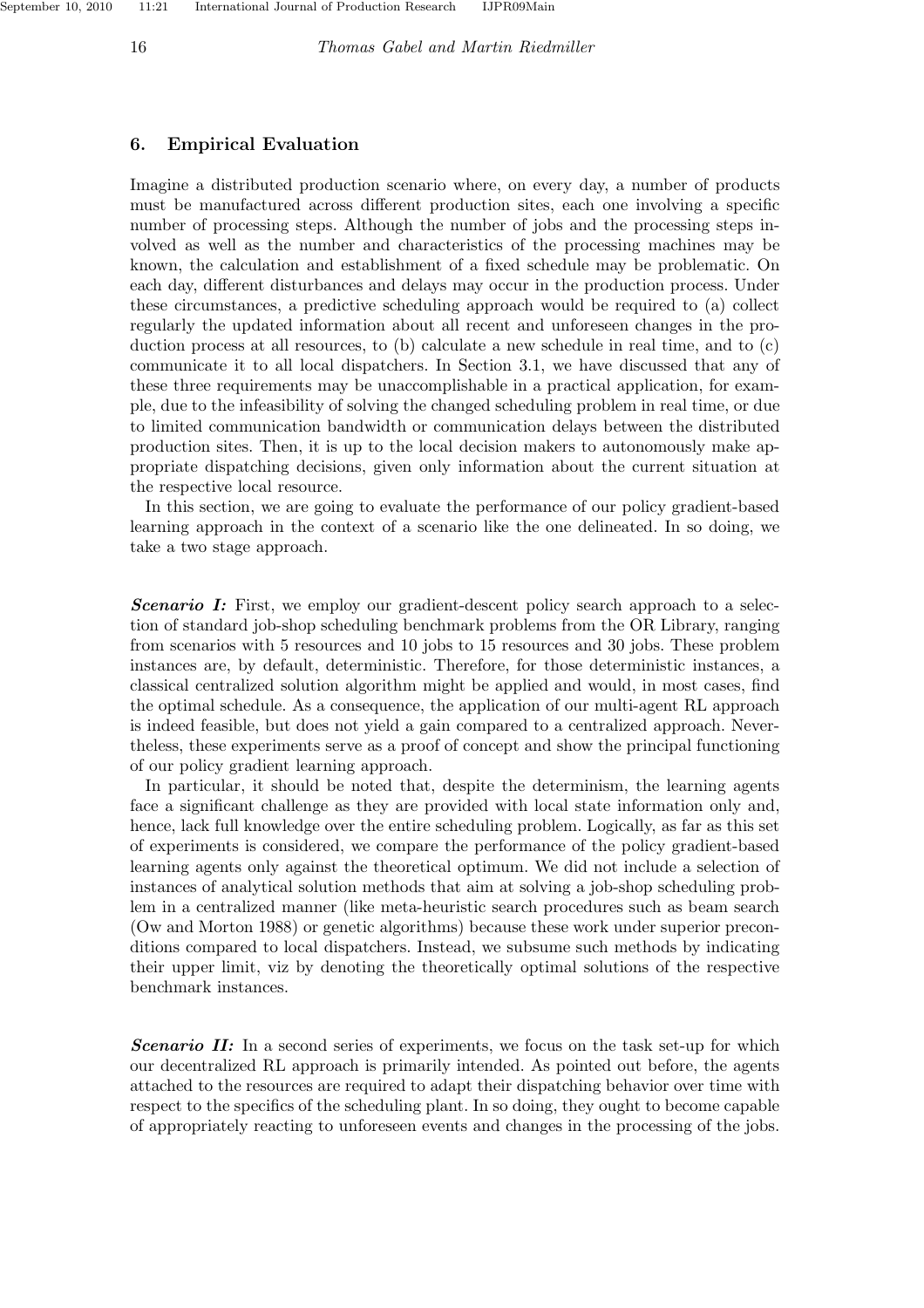Starting with no prior knowledge and, therefore, dispatching all waiting jobs with identical probability initially, the dispatching agents interact with a scheduling environment like the one described at the beginning of this section. More specifically, we also utilize benchmark problems from the OR Library, but modify them in such a manner that a substantial amount of stochasticity is introduced. By repeatedly dispatching the jobs within these stochastic JSSPs, the agents collect experience and improve their behavior over time using the policy gradient reinforcement learning algorithm presented in Section 4. Still, they act and learn under partial state information.

Due to the reactivity of our approach and due to the restriction to making decisions given local observations only, the performance of our distributed learning dispatching agents must be compared most naturally against dispatching priority rules (DPR). DPRs also perform reactive scheduling and consider only the local situation at the resource for which they make a dispatching decision. However, they are not adaptive and cannot account very well for random fluctuations in the processing.

### 6.1. General Experiment Settings

Given a specific  $m \times n$  job-shop scheduling benchmark instance, we initialize all agents' policies by  $\theta^i_\alpha = 0$  for all  $i \in \{1, ..., m\}$  and all  $\alpha \in \mathcal{A}_i^r$  such that initially the agents dispatch all waiting jobs with equal probability (such a purely random policy, hence, represents a baseline). Throughout all our experiments, we allow the agents to update their local policies  $u_{max} = 2500$  times, where we use a constant learning rate  $\beta_u = 0.01$ (cf. Equation 10) that has been settled empirically. Any update to the policy parameters is made after  $E = 100$  scheduling episodes have been processed, using the estimate  $g_{\alpha} =$  $\nabla_{\theta^i_{\alpha}} J(\theta^i)$  of the gradient (Equation 9). The schedule that arises, when each agent always picks those jobs that have highest action probabilities according to its local dispatching policy  $\pi_i$ , is called maximum likelihood schedule (MLS) of a joint policy  $\pi(\theta)$ .

In the context of learning scenario I with deterministic job-shop scheduling problems, where we want to verify that the learners are in principle capable of minimizing maximum makespan, we focus on three different evaluation criteria.

• First, we are interested in the makespan  $C_{max}^{best}$  of the best schedule that has been produced occasionally by the set of probabilistic policies during ongoing learning.

Clearly, this value is only of minor relevance for evaluating the learning method since it has been achieved by incident. Nevertheless, it hints at what results might be achieved in the further course of learning.

• Second, we are interested in the value of the makespan  $C_{max}^{mls}$  of the maximum likelihood schedule that arises when all of the agents select jobs greedily, i.e. choose the action  $\arg \max_{\alpha \in A_i^r} \pi_i(\alpha, s_i | \theta^i)$ , at all decision points.

Clearly, this value is of major relevance for evaluating the learning method because this is also the makespan that would be achieved by the agents, if the learning processes was stopped at that moment and all agents were made to select their actions greedily (and, hence, deterministically), when applying their current policies for the deterministic JSSP at hand.

• Our third concern is the convergence behavior and speed of the algorithm. By convergence we here refer to the case that for all agents' policies and for all states  $s_i$  there is an  $\alpha \in s_i$  such that  $\pi_i(\alpha, s_i | \theta^i) > 1 - \varepsilon$  for some small  $\varepsilon > 0$ , which implies that the agent's probabilistic policy has approached a nearly deterministic one. This indicates that the agents have finally learned what are the specifics of the respective plant and which are the best actions to be executed in any state. To this end, the best case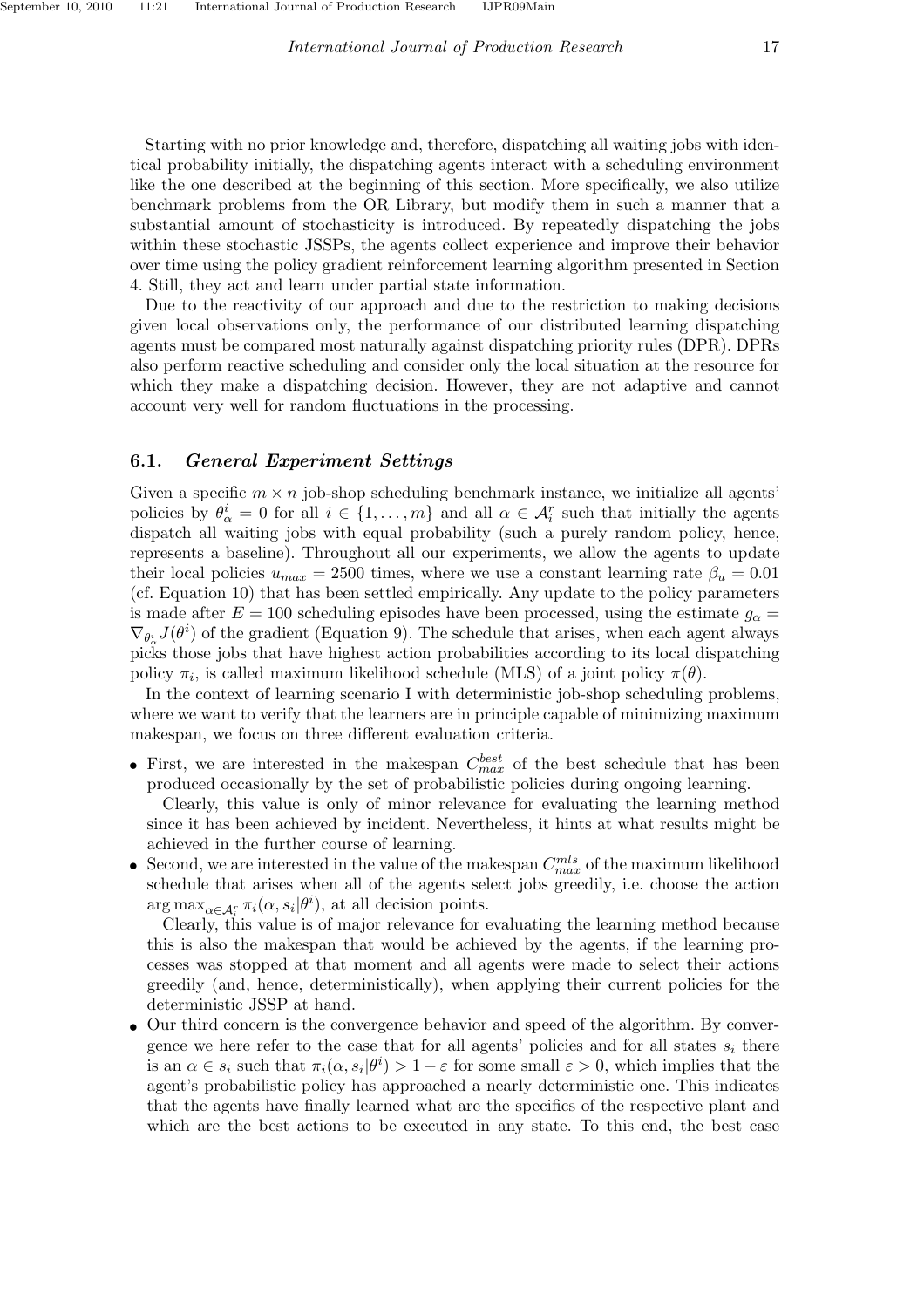arises when there is a  $u^*$  such that for all policy update steps u with  $u > u^*$  it holds that  $C_{max}^{best} = C_{max}^{mls}$ . However, it may also happen that  $C_{max}^{mls}$  converges to another local optimum of a value worse than  $C_{max}^{best}$  ( $C_{max}^{mls} \ge C_{max}^{best}$ ).

Regarding the use of limited inter-agent communication in order to overcome the agents' limitation of being capable of generating non-delay schedules only, it must be acknowledged that this enhancement brings about an aggravation of the learning problem. Since it holds  $|\hat{S}_i| \gg |S_i|$ , the agents must handle a clearly increased number of local states. Also, the number of actions to be considered in each extended state is equal or larger than in its non-extended counterpart  $s_i$ . In order to be able to trade off between the goal of learning policies superior to reactive policies and the rising of the difficulty of the learning task, we introduce an additional parameter  $d_{max} \geq 0$  that stands for the maximal number of time steps an agent is allowed to remain idle. Given the current local state  $\hat{s_i}(t) = (s_i(t), z_i(t))$ , agent i is allowed to execute an  $\alpha \in z_i$  (by executing  $\alpha_0$  in fact) only, if the notification regarding  $\alpha$  has announced that  $\alpha$  enters  $s_i$  after maximally  $d_{max}$  time steps, i.e. if  $\exists \tau > t : \alpha \in s_i(\tau)$  and  $\tau - t \leq d_{max}$ . This restriction can easily be realized by adapting the first case of Equation 11 appropriately. Thus, when setting  $d_{max} = 0$ , we again arrive at purely reactive agents, which can generate non-delay schedules only, whereas for  $d_{max} \ge \max_{x \in A} \delta(x)$  (with  $\delta$  denoting the operations' durations) the communication-based resolving of transition dependencies is fully activated. For the experiments whose results we report in the next sections, we either made use of purely reactive agents  $(d_{max}=0)$  or used a value of  $d_{max}=20$ .

In the context of learning scenario II with stochastic job-shop scheduling problems, we analyze the capabilities of our adaptive agents in adapting their dispatch behavior with respect to the intrinsic stochasticity of the scheduling plant. In so doing, we perturb the processing times of all operations randomly during execution.

As before, the learning agents start with no prior knowledge and select all waiting jobs with equal probability for further processing, thus implementing a purely random dispatch policy at the beginning. Accordingly, random dispatching represents the baseline against which the performance of the adaptive agents must be compared, and the corresponding question we would like to be answered is whether the learning agents are capable of improving their behavior over this random dispatching behavior. Moreover, we consider a selection of dispatching priority rules. These rules perform reactive scheduling as well and they also make their decisions which job to process next based solely on their local view on the respective resource. Subsequently, we consider five instances of this group: The LPT/SPT rules choose operations with longest/shortest processing times first, the FIFO (first in first out) rule considers how long operations had to wait at some resource. The RANDOM rule picks one of the waiting jobs randomly and, hence, is identical to the behavior of the adaptive agents at the beginning of learning. Finally, the SQNO (shortest queue next operation) rule obtains more than just local state information: It is allowed to consider how long are the waiting queues at other resources and selects that job whose next operation must be processed on the resource with the least number of jobs waiting. While all these dispatching priority rules are static, the dispatching policies of the learning agents are not. Hence, the next interesting question to be answered is whether our policy gradient learning approach yields dispatching policies that are superior to the results that DPRs achieve.

In reporting the learning curves and final performance achieved by the learning agents we always refer to the expected makespan they achieve when they act greedily, i.e. when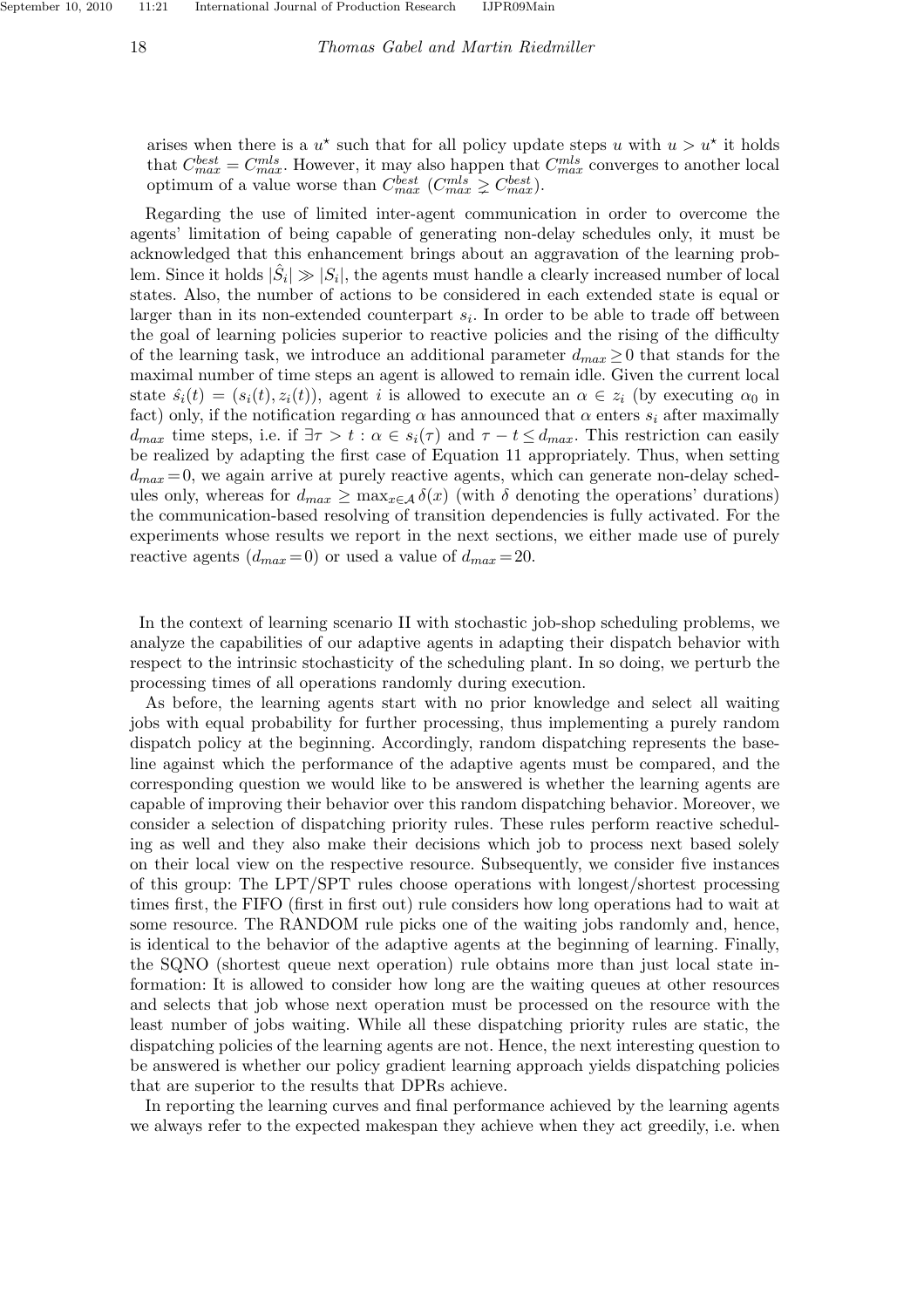$$
\argmax_{\alpha \in A_i^r} \pi_i(\alpha, s_i | \theta^i)
$$

is selected.

Finally, we also investigate the influence of using limited inter-agent communication in the scope of stochastic job-shop scheduling benchmarks. To this end, we make use of the same setting as in the context of scenario I (see above), i.e. we compare purely reactively dispatching agents  $(d_{max} = 0)$  and communicating agents that are allowed to remain idle for some time  $(d_{max} = 20)$  and, thus, are capable of creating delay schedules.

# 6.2. Experiment Results: Scenario I

We start the analysis of the behavior of our decentralized learning algorithm by focusing on the FT10 benchmark problem. After that, we broaden the scope by considering an entire suite of problem instances.



Figure 2. Policy parameters  $\theta^2$  of agent 2 during ongoing learning for the FT10 benchmark.

#### *6.2.1. Example Problem*

Figure 2 provides an exemplary visualization of what is happening within agent 2 during learning for the deterministic FT10 benchmark. Here, the agents are disallowed to communicate. The dashed lines (secondary ordinate) show the development of policy parameters  $\theta_1^2$  through  $\theta_{10}^2$  subject to the number of policy updates. Also shown (primary ordinate) are the expected makespan  $\mathbb{E}[C_{max}(\theta)]$  of the joint dispatching policy, which of course depends on the other agents' local policies (and, thus, on their  $9 \cdot 10$  policy parameters) to a large extent, as well as the makespan  $C_{max}^{mls}$  of the maximum likelihood schedule (solid lines). Apparently, the latter two curves are approaching each other which indicates that  $\pi_{\theta}$  is converging towards a deterministic policy. Policy gradient learning methods in general guarantee the achievement of a local optimum. Therefore, as to be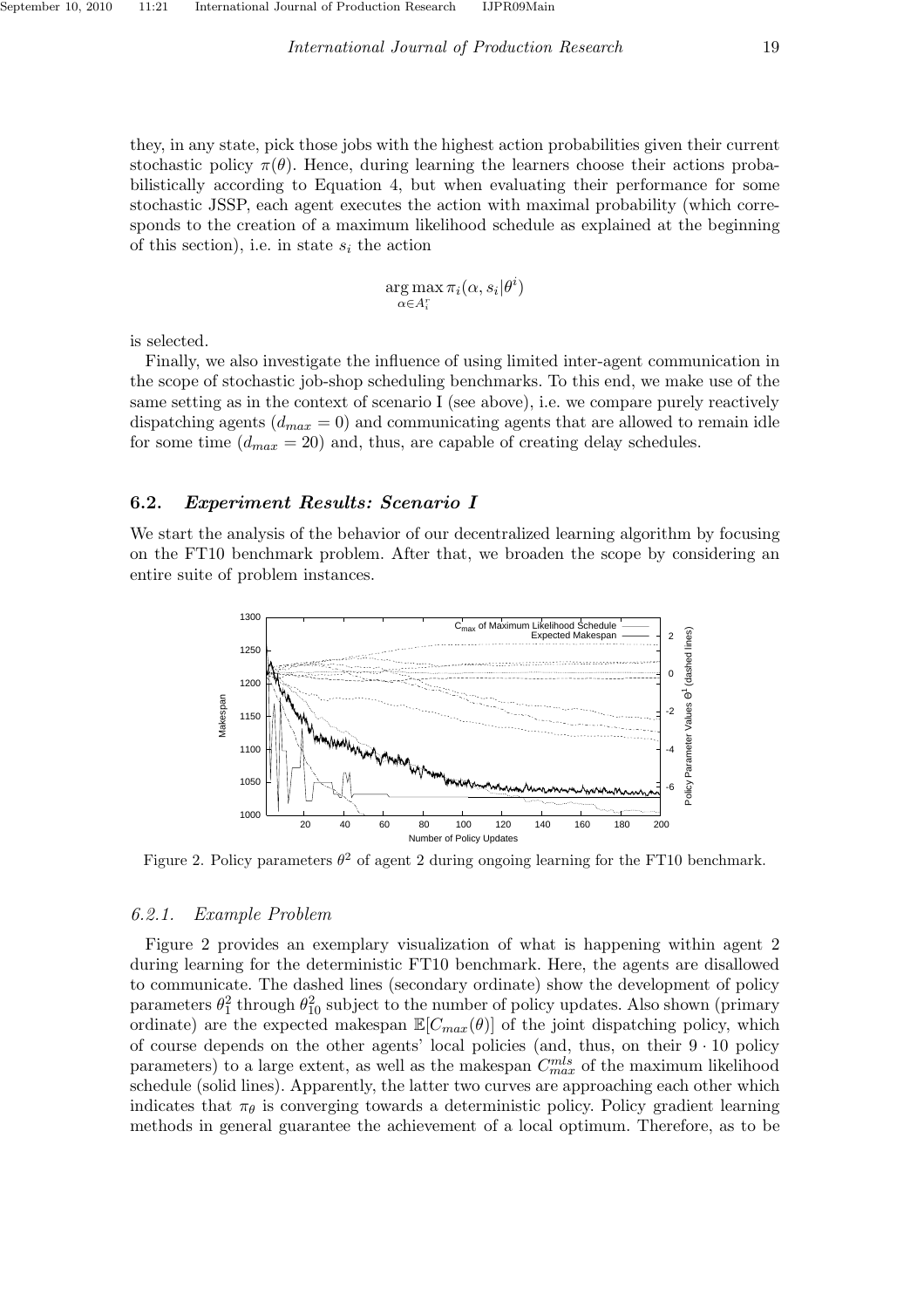expected, the learners converge to a local optimum only, i.e. the global optimum (best schedule with a makespan of  $\tilde{C}_{max}^{opt} = 930$ ) is not attained.

The overall learning results for the FT10 benchmark can be read from Figure 3 (log scale abscissa). Besides  $C_{max}^{mls}$ , here also the makespan of the best schedule encountered intermediately  $(C_{max}^{best} = 964)$  is shown, and the relation to the starting point of learning (initial, random policies with average makespan of  $C_{max}^{init} = 1229$ ) and to the theoretical optimum ( $C_{max}^{opt} = 930$ ) is highlighted. Additionally, the corresponding  $C_{max}^{mls}$  and  $C_{max}^{best}$ curves for communicating agents with  $d_{max} = 20$  are drawn which obviously outperform purely reactive agents, but require more learning time to achieve that result. The remaining percentual error of the acquired joint policy (converged to the maximum likelihood policy with  $C_{max}^{mls} = 993$  after  $u^* = 429$  updates) relative to the optimum is thus 6.8%.



Figure 3. PG learning progress for FT10, opposed for purely reactive and communicating agents.

#### *6.2.2. Benchmark Suites*

Table 1 summarizes the learning results for a set of different benchmarks averaged over problems of different  $m \times n$  sizes. In any case, the starting point of learning is represented by the initial, random dispatching policy (all  $\theta_j^i = 0$ ) whose relative error  $e_r = 100\% \cdot (C_{max}^{init}/C_{max}^{opt} - 1)$  is typically in the range of 20-30%. Starting from this baseline, the error values  $e_b = 100\% \cdot (C_{max}^{best}/C_{max}^{opt} - 1)$  for the best intermediate schedule found as well as  $e_m = 100\% \cdot (C_{max}^{mls}/C_{max}^{out} - 1)$  for the maximum likelihood schedule (obtained after  $u_{max}$  policy updates) can be decreased significantly.

As can be read from the table, the theoretical optimum is achieved  $(e = 0\%)$  only occasionally which is to be expected since the PG learning algorithm in general converges to a local optimum. The time to arrive at that local optimum is given by the average number  $u^*$  of policy updates necessary until  $C_{max}^{mls}$  does not change any further. In some cases convergence could not be obtained within  $u_{max}$  updates which is denoted by a '-' in Table 1 (in brackets: number of problem instances for which convergence was attained). Apparently, the problem aggravation introduced by setting  $d_{max} > 0$  brings about a clear reduction of the learning speed, but superior performance (numbers in bold).

#### 6.3. Experiment Results: Scenario II

In what follows, we leave the deterministic setting and allow for sudden, unexpected changes in the production process. We introduce stochasticity into the considered jobshop scheduling problems by perturbing the processing times of all operations such that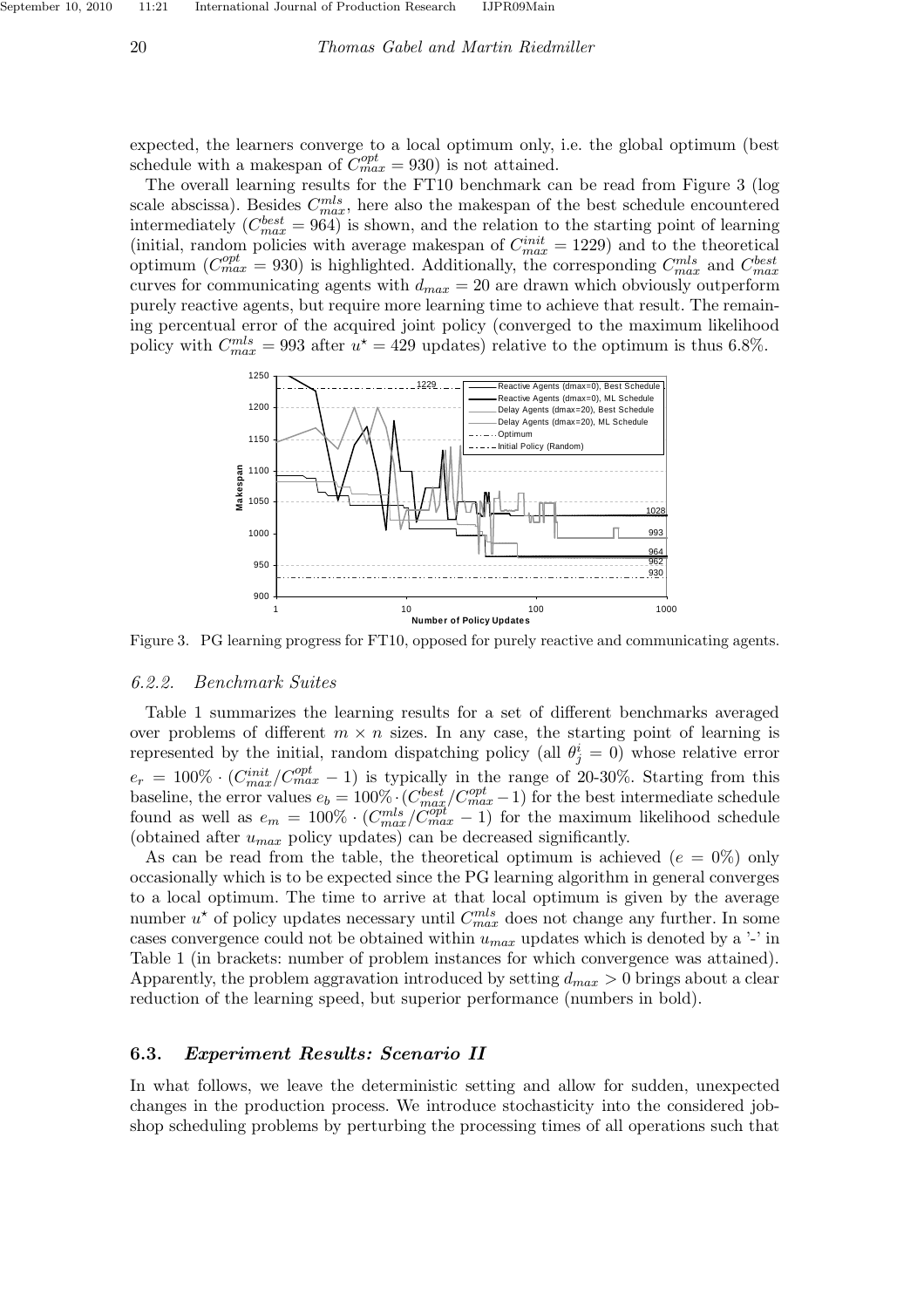Table 1. Gradient-descent policy learning results for scheduling benchmarks grouped by problem sizes. Instances ABZ5-9, FT10/20, ORB1-9, and LA01-40 (Beasley 2005) are covered. Error values  $e_b$ ,  $e_m$ , and  $e_r$  are in %,  $u^*$  gives average numbers of policy updates, '-' indicates that no convergence was achieved within  $u_{max}$  policy update steps.

| Size         | #Prbl |           | Optimal Initial Pol. | $d_{max}=0$    |           |             | $d_{max}=20$   |                 |             |
|--------------|-------|-----------|----------------------|----------------|-----------|-------------|----------------|-----------------|-------------|
| $m \times n$ |       | $C_{max}$ | Error $e_r$          | e <sub>b</sub> | $e_m$     | $u^{\star}$ | e <sub>b</sub> | $e_m$           | $u^{\star}$ |
| 5x10         | 5.    | 620.2     | 23.4                 |                | $1.9$ 3.3 | 229         | 1.9            | -3.9            | 367         |
| 5x15         | 5     | 917.6     | 14.710.0             |                | 0.1       | 69          |                | $0.0\;0.0$      | 670         |
| 5x20         | 6     | 1179.2    | $15.2\,10.2\,0.2$    |                |           | 226         |                | $0.2 \quad 0.2$ | 2069        |
| 10x10        | 17    | 912.5     | 26.9                 | 4.2 6.1        |           |             | $158$ 2.2 4.6  |                 | 495         |
| 10x15        | 5     | 983.4     | 30.7                 | 4.6            | -5.9      | 948         | 2.5 4.2        |                 | 1047        |
| 10x20        | 5     | 1236.2    | 30.112.9 3.9         |                |           | 556         | 12.4 4.7       |                 | 1738        |
| 10x30        | 5     | 1792.4    | 18.210.0             |                |           | $- (3/5)$   | 0.0            |                 | $- (0/5)$   |
| 15x15        | 5     | 1263.2    | 29.9                 | 6.0            | 8.2       | 159         | 4.6 7.3        |                 | 624         |
| 15x20        | 3     | 676.0     | 29.9                 | 5.4            | 7.8       | 678         | 6.8            |                 | $- (0/3)$   |

 $\delta(o_{j,k}) := \delta(o_{j,k}) + \kappa$  with  $\kappa$  chosen randomly from  $[0, \delta(o_{j,k})/10]$ . As these perturbations are determined online, i.e. during the actual processing of the jobs in the plant, this renders the practical application of a well-established, centralized job-shop scheduling algorithm difficult. Again, we start by an investigation of a single stochastic benchmark instance, before we continue with a larger set of problem instances.

## *6.3.1. Example Problem*

In this experiment, we focus on a stochastically perturbed version of the well-known FT10 benchmark problem where the processing times of all operations were increased randomly. As a consequence, the theoretical optimum in terms of minimal makespan is no longer  $C_{max}^{opt} = 930$  as in the deterministic case, but some random value subject to the respective random fluctuations occurring in the operations' processing times.



Figure 4. Comparison of PG learning results achieved for the stochastic FT10 benchmark. A random dispatching policy corresponds to the starting point of learning, the bars for reactive  $(d_{max} = 0)$  and delay  $(d_{max} = 20)$  agents denote the performance of the distributed policy after 2500 policy updates.

From Figure 4 we can see that a purely random job dispatcher (representing our baseline) would yield an average makespan of 1281.06. Apparently, such a random dispatching strategy is outperformed by the FIFO, SPT, and SQNO rules each of which achieve lower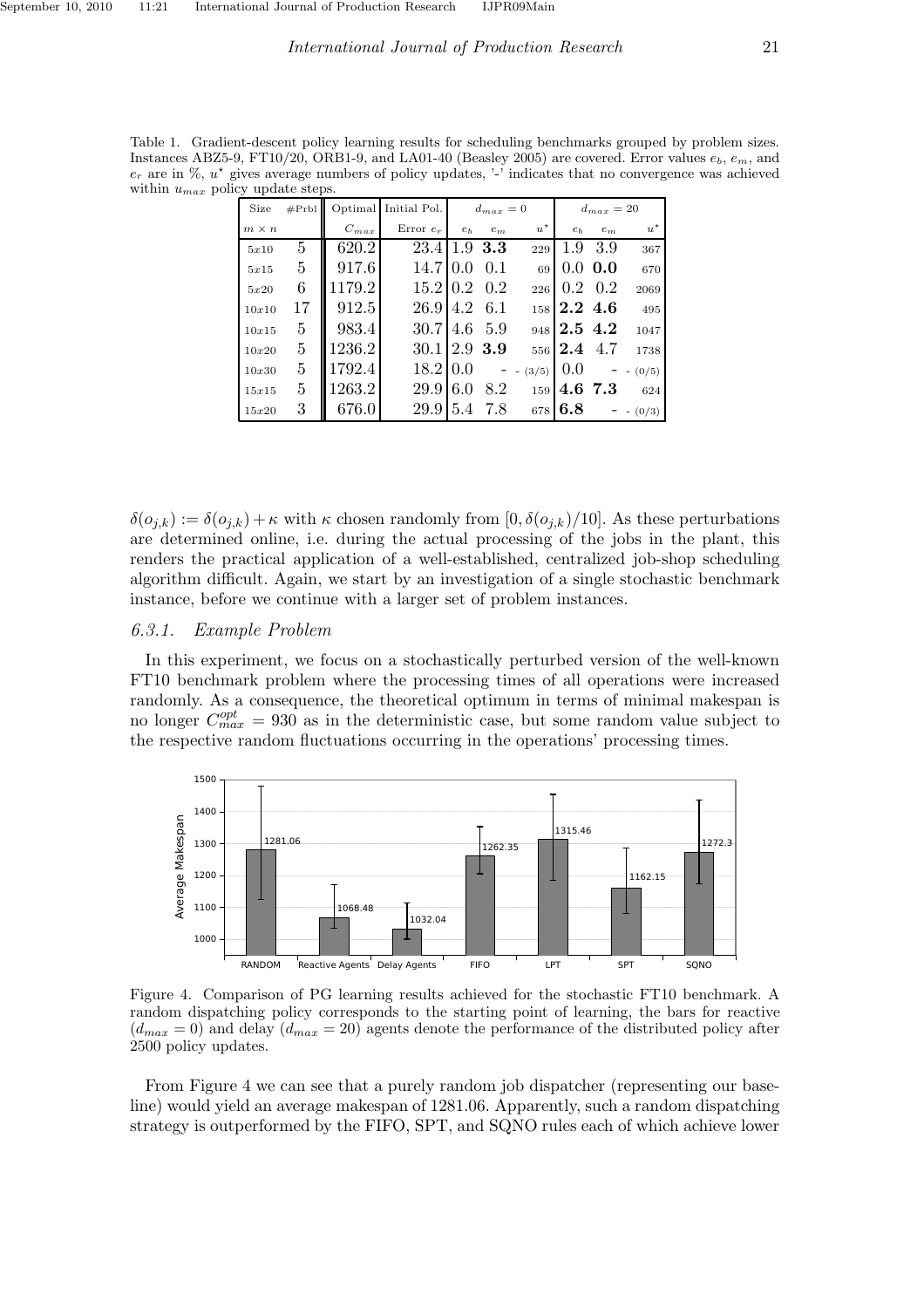expected makespans. The LPT rule, by contrast, performs even slightly worse than the baseline. The error bars in that figure indicate the best and worst makespan that has occurred in the course of 100.000 episodes, i.e. within as many repetitions of this stochastic job-shop problem.

Starting with an initially random dispatching policy, the learning agents quickly improve their behavior (Figure 5). It is interesting to note that the first policy update actually decreases the joint performance of the learners (getting worse than the random rule), but that from the second update onward the baseline is clearly superseded, and after already 14 policy updates all static dispatching priority rules are outperformed. Note that a logarithmic abscissa is used and that each data point corresponds to an average of 100 repetitions of the stochastic FT10 problem. As a consequence, in the right part of the figure the impression arises that the noise level in the performance of the DPRs is increasing, but this is due to the fact that there are much more data points shown on narrow space. Indeed, the fluctuations of the performance of static rules is constant throughout the experiment.



Figure 5. PG learning progress for the stochastic FT10 benchmark, opposed for purely reactive and communicating agents as well as a selection of dispatching priority rules.

After about 100 updates to the agents' policy parameters, almost no more improvements in terms of makespan can be observed. The final performance of the learning approach obtained after 2500 policy updates can be read from the bar chart in Figure 4. As emphasized in Section 6.1, the performance reported here corresponds to the makespan  $C_{max}^{mls}$  of a maximum likelihood schedule, which means that the agents choose the action  $\alpha$  with highest probability  $\pi_i(\alpha, s_i | \theta^i)$  in any state  $s_i$ . Purely reactive agents yield an expected makespan of 1068.48 on the stochastic FT10 problem. If the agents are allowed to resolve some of their interdependencies using the communication mechanism we proposed (with  $d_{max} = 20$ ) and, thus, may also create delay schedules, they achieve a makespan of 1032.04 on average.

## *6.3.2. Benchmark Suites*

While the previous example concentrated on one individual stochastic JSSP, we also investigated whether the trend found so far also holds for a larger number of stochastic schedule benchmarks. We selected 15 benchmark problems from the OR Library and introduced stochasticity in all operations' durations as described above. Since the benchmarks considered vary considerably in the lengths of their operations and, hence in the makespan of (optimal) schedules, forming average values over that set of problems would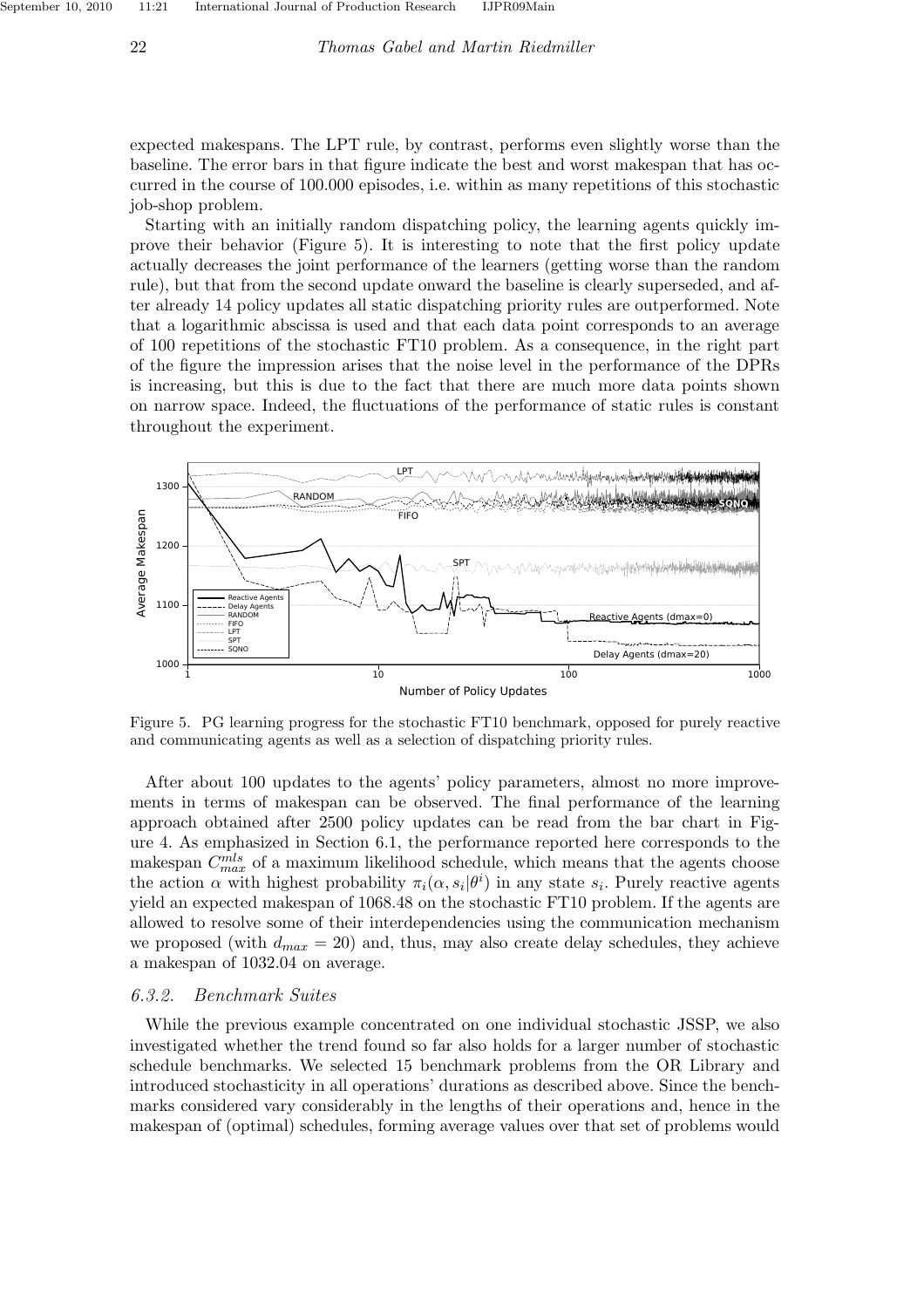not be informative. Therefore, we report *relative* makespan values in the following, where we define the average makespan  $C_{max}^{init}$  of a random (initial) policy as a baseline and denote it by 100%.



Figure 6. Learning progress for stochastic versions of a set of  $15 \frac{10 \times 10}{20}$  benchmarks. Thick lines are averages, thin lines denote best/worst runs. Black curves are for reactive policies  $(d_{max} = 0)$ , gray ones use  $d_{max} = 20$ . The ordinate plots the makespan achieved relative to the average makespan of a random dispatcher.

In Figure 6, we sketch, averaged over the 15 benchmark problems considered, the makespan achieved by the learning agents relative to the average makespan a purely random dispatcher would achieve and subject to the number of policy updates made. Again, each data point plotted represents the average of 100 episodes experienced by the learners. The corresponding best and worst episodes are shown as well (thin lines).

After the second policy update, the average performance of the learners has already improved by more than 5% compared to their initial policies, after approximately 10 updates this number has increased to 10%, and after circa 100 updates to 15%. The advantage of using communication and, thus, eventually creating delay schedules is more pronounced in later stages of the learning process. This must be tributed to the problem aggravation and state space augmentation introduced with the ability to notify other agents about future incoming jobs.

As outlined in Section 6.1, we allowed the agents to do an update after  $E = 100$ episodes of interaction with the plant. For a practical setting, one might consider to do policy updates after significantly less interaction with the environment. Clearly, reducing the value of E increases the variance of the Monte-Carlo gradient estimate (cf. Equation 9) or, stated differently, introduces more noise into the gradient calculation. As a consequence, the policy gradient algorithm performs a more pronounced stochastic gradient descent and, hence, the number of policy updates required to reach a local optimum is increasing likewise. As far as the results reported here are concerned, we employed a comparatively high value of  $E$  in order to obtain reliable gradient estimates. In another set of experiments, we observed that, in fact, similar final average performance is achieved by the learning agents with a tenth of interaction  $(E = 10)$ . A more comprehensive discussion of the trade-off between required interaction with the plant versus the correctness of the gradient estimate and its impact on the learning process is provided by Gabel (2009).

Figure 7 summarizes the final average performance achieved by our decentralized policy gradient learning approach. The results are opposed to the results brought about by the DPR representatives we are considering. With a relative average makespan of 84.2%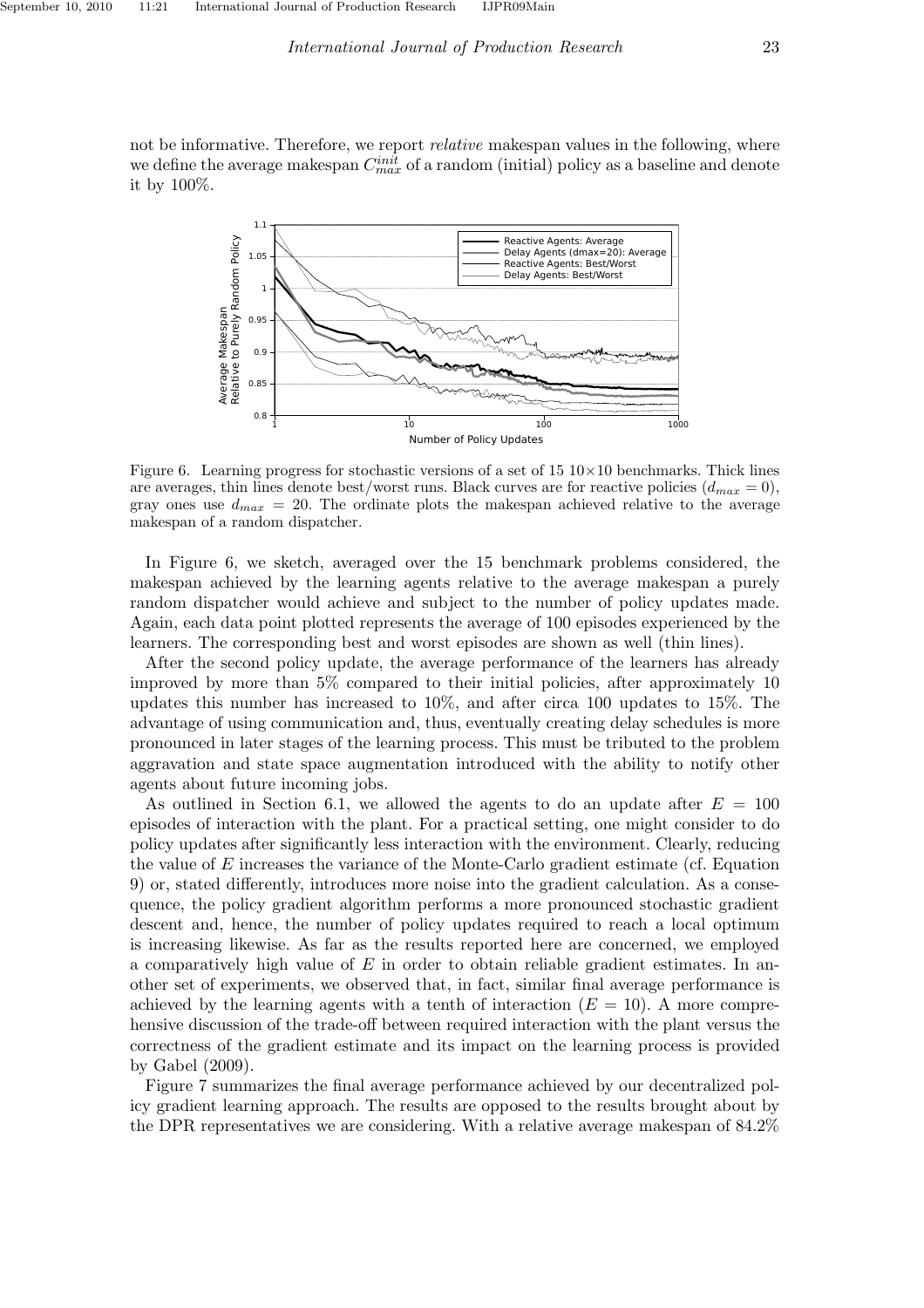

Figure 7. Comparison of the performance of different DPRs averaged over 15 stochastically perturbed JSS benchmark problems. All values are relative to the average makespan a random dispatcher yields. The values reported for the PG learning agents denote their performance after 2500 policy updates.

 $(83.1\%$  for  $d_{max} = 20$ , the learning dispatching agents unambiguously grasp the characteristics of the respective scheduling problems and their inherent stochasticity. Note that the type of stochasticity present in the environment is not known to the learners and that the agents achieve these results in an independent manner, using local, i.e. resourcespecific information only, and without the existence of a centralized or coordinating entity.

# 7. Related Work

The utilization of policy gradient methods in the context of distributed problem solving is not new. Building upon the statistical gradient-following policy learning scheme by Williams (1992), Peshkin *et al.* (2000) show that, when employing distributed control of factored actions, it is possible to find at least local optima in the space of the agents' policies. While these authors evaluate their gradient-descent learning algorithm for a simulated soccer game, another prominent application domain targeted by several authors using PG approaches is the task of network routing (Tao *et al.* 2001, Peshkin and Savova 2002), which had previously been examined with the value function-based Q-Routing algorithm (Boyan and Littman 1993). In contrast to these pieces of work, the application of gradient-descent policy search to distributed problems modelled as decentralized MDPs with changing action sets, and in particular for job-shop scheduling problems, as pursued in this paper, is new.

Yagan and Tham (2007) study policy gradient methods for reinforcement learning agents in the DEC-POMDP framework (Bernstein *et al.* 2002), as we do. In order to establish coordination, they define a neighborhood of locally interacting agents which are allowed to fully exchange their local policies. By contrast, using the mechanism for resolving transition dependencies we have proposed, agents dedicatedly notify a single agent about a dependent action they have just taken. With regard to inter-agent communication, the idea of exploiting locality of interaction in distributed systems to optimize a global objective function has already been adopted in the context of dynamic constraint optimization and satisfaction problems (e.g. Modi *et al.*, 2005). Moreover,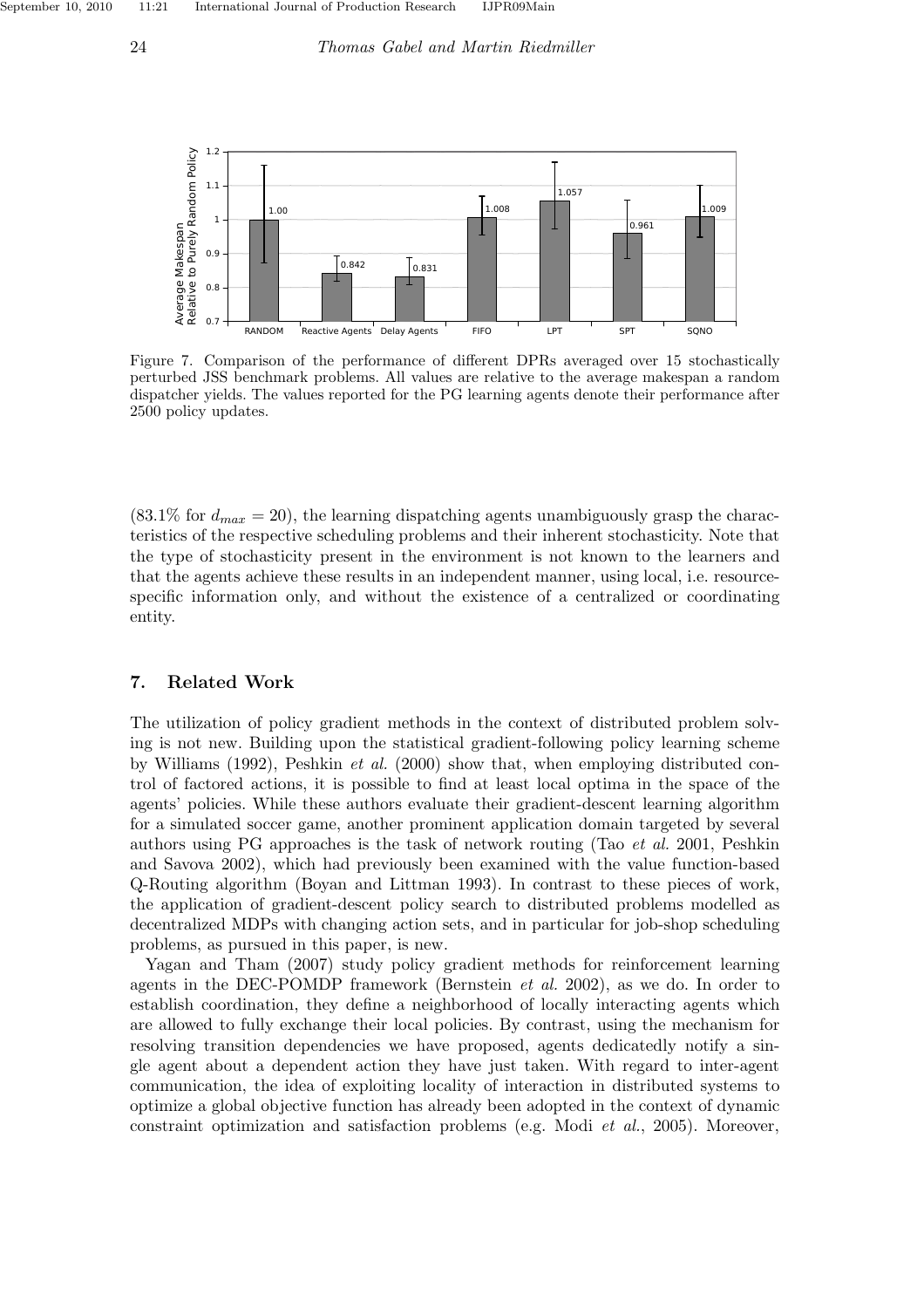job-shop scheduling problems have also been interpreted and solved as constraint optimization problems (e.g. Liu and Sycara, 1995) with the goal of finding an optimal solution through applying a sequence of distributed repair operations. In fact, such an approach bears some resemblance to the repair-based reinforcement learning approach to job-shop scheduling by Zhang and Dietterich (1995), but it is less related to our work since we interpret the scheduling task as a sequential decision problem tackled by independently acting and learning agents.

By contrast, of higher relevance to the article at hand is the work by Aberdeen and Buffet (2007) on PG methods for planning problems. Here, also a factorization of the global policy is made and independently learning (yet, non-communicating) agents are employed for various temporal planning tasks. Another related work that utilizes simple and independent learners, focuses on value function-based RL with neural networks (Gabel and Riedmiller 2007). In that work, we developed a constructive approach to solving multi-agent scheduling problems (not a repair-based one), but did not utilize policy search-based reinforcement learning algorithms, but methods that first learn value functions and induce their policies from those functions. Similarly, Pontrandolfo *et al.* (2002) focus on value function-based average reward reinforcement learning algorithms and apply them for supply chain management problems, also tackling the issue of inter-agent coordination.

#### 8. Conclusion

Nearly all work on solving scheduling problems using approaches enhanced by computational intelligence methods assume full knowledge about the problem and, hence, perform predictive scheduling. In this work, we have proposed a clear departure from this centralized approach, cast job-shop scheduling problems as decentralized Markov decision processes, and proposed a novel algorithm to approximate solutions to this problem.

Policy gradient methods have recently gained much popularity within the RL and distributed AI community. To this end, we have shown how to apply a gradient-descent policy search method for scheduling problems. We have modelled the task of job-shop scheduling as sequential decision process using the framework of factored DEC-MDPs. In so doing, we attached independent and simply structured agents to each of the processing resources which improved their local dispatching policies using an algorithm that updates their policies following the gradient of expected makespan. This distributed approach in general does not allow for finding the best solution of job-shop scheduling instances, but it facilitates discovering near-optimal approximations thereof in little time. To overcome the purely reactive dispatching behavior of the agents, we also suggested a straightforward inter-agent notification mechanism that enables the agents to partially get to know future incoming jobs such that they are allowed to dedicatedly decide to remain idle and, hence, are able create solutions corresponding to delay schedules. Our empirical evaluation using established benchmark problems has demonstrated the effectiveness of our approach for deterministic as well as stochastic job-shop scheduling problems.

The work performed and described in the scope of this article opens a number of opportunities for interesting directions of future research. We have shown that the class of decentralized problems identified in Section 2 matches well with job-shop scheduling problems. We have also pointed to the fact that this class' usability is not restricted to this application area, but can be employed for different scheduling problems and application domains beyond manufacturing as well. Hence, an interesting avenue for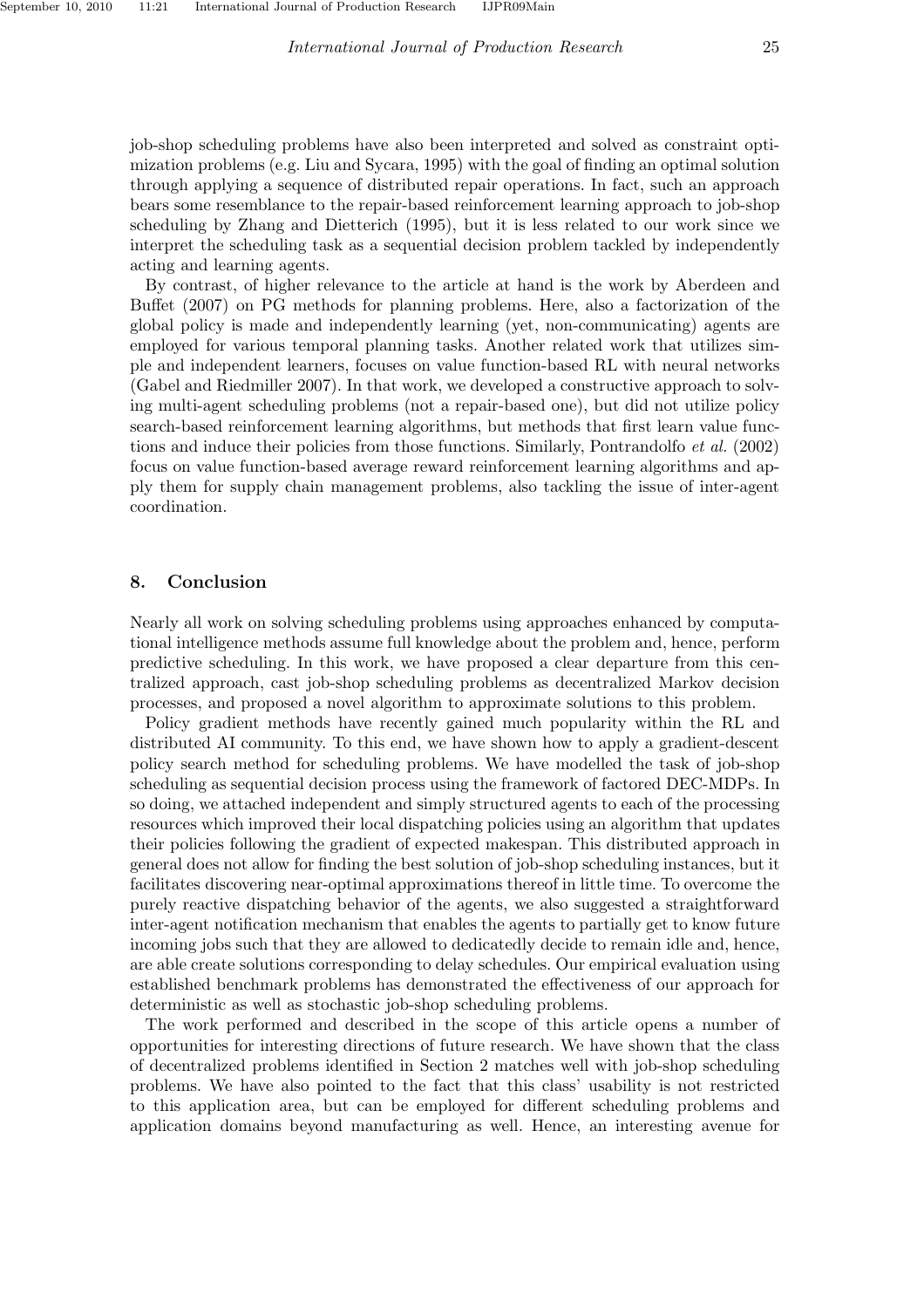#### 26 *REFERENCES*

future work is represented by the application of our policy gradient RL algorithm to different scheduling scenarios and application fields, e.g. to network routing or traffic control problems. As pointed out in Section 4, we have applied our algorithm consistently with constant learning rates. However, adaptive methods exist (e.g. the Rprop method, Riedmiller and Braun, 1993) that allow for dynamically changing learning rate vectors as learning proceeds. Since such adaptations typically result in a significant speed-up of the learning progress (Kocsis *et al.* 2006), a combination our approach with the Rprop technique is a promising idea.

# Acknowledgements

The authors thank the anonymous reviewers for several comments and suggestions which helped considerably in improving the article.

#### References

- Aberdeen, D. and Buffet, O., 2007. Concurrent Probabilistic Temporal Planning with Policy-Gradients. *In*: *Proceedings of the Seventeenth International Conference on Automated Planning and Scheduling* Providence, USA: AAAI Press, 10–17.
- Baker, A., 1998. A Survey of Factory Control Algorithms which Can Be Implemented in a Multi-Agent Heterarchy: Dispatching, Scheduling, and Pull. *Journal of Manufacturing Systems*, 17 (4), 297–320.
- Baxter, J. and Bartlett, P., 1999. Direct Gradient-Based Reinforcement Learning: I. Gradient Estimation Algorithms. Technical report, Research School of Information Sciences and Engineering, Australian National University. [online] [Last accessed 2009].
- Beasley, J., 1990. OR-Library: Distributing Test Problems by Electronic Mail. *Journal of the Operational Research Society*, 41 (11), 1069–1072.
- Beasley, J., 2005. OR-Library, http://people. brunel.ac.uk/∼mastjjb/jeb/info.html. [online] [accessed, July 2009].
- Bernstein, D., *et al.*, 2002. The Complexity of Decentralized Control of Markov Decision Processes. *Mathematics of Operations Research*, 27 (4), 819–840.
- Blazewicz, J., *et al.*, 1993. *Scheduling in Computer and Manufacturing Systems*. Berlin, Germany: Springer.
- Boyan, J. and Littman, M., 1993. Packet Routing in Dynamically Changing Networks: A Reinforcement Learning Approach. *In*: *Advances in Neural Information Processing Systems* San Francisco, USA: Morgan Kaufmann, 671–678.
- Gabel, T., 2009. Multi-Agent Reinforcement Learning Approaches for Distributed Job-Shop Scheduling Problems. Thesis (PhD). University of Osnabrück, Germany.
- Gabel, T. and Riedmiller, 2008. Reinforcement Learning for DEC-MDPs with Changing Action Sets and Partially Ordered Dependencies. *In*: *Proceedings of the 7th International Conference on Autonomous Agents and Multi-Agent Systems (AAMAS 2008)* Estoril, Portugal: MIT Press, 369–376.
- Gabel, T. and Riedmiller, M., 2007. Scaling Adaptive Agent-Based Reactive Job-Shop Scheduling to Large-Scale Problems. *In*: *Proceedings of the IEEE Symposium on Computational Intelligence in Scheduling (CI-Sched 2007)* Honolulu, USA: IEEE Press, 259–266.

Greensmith, E., Bartlett, P., and Baxter, J., 2004. Variance Reduction Techniques for